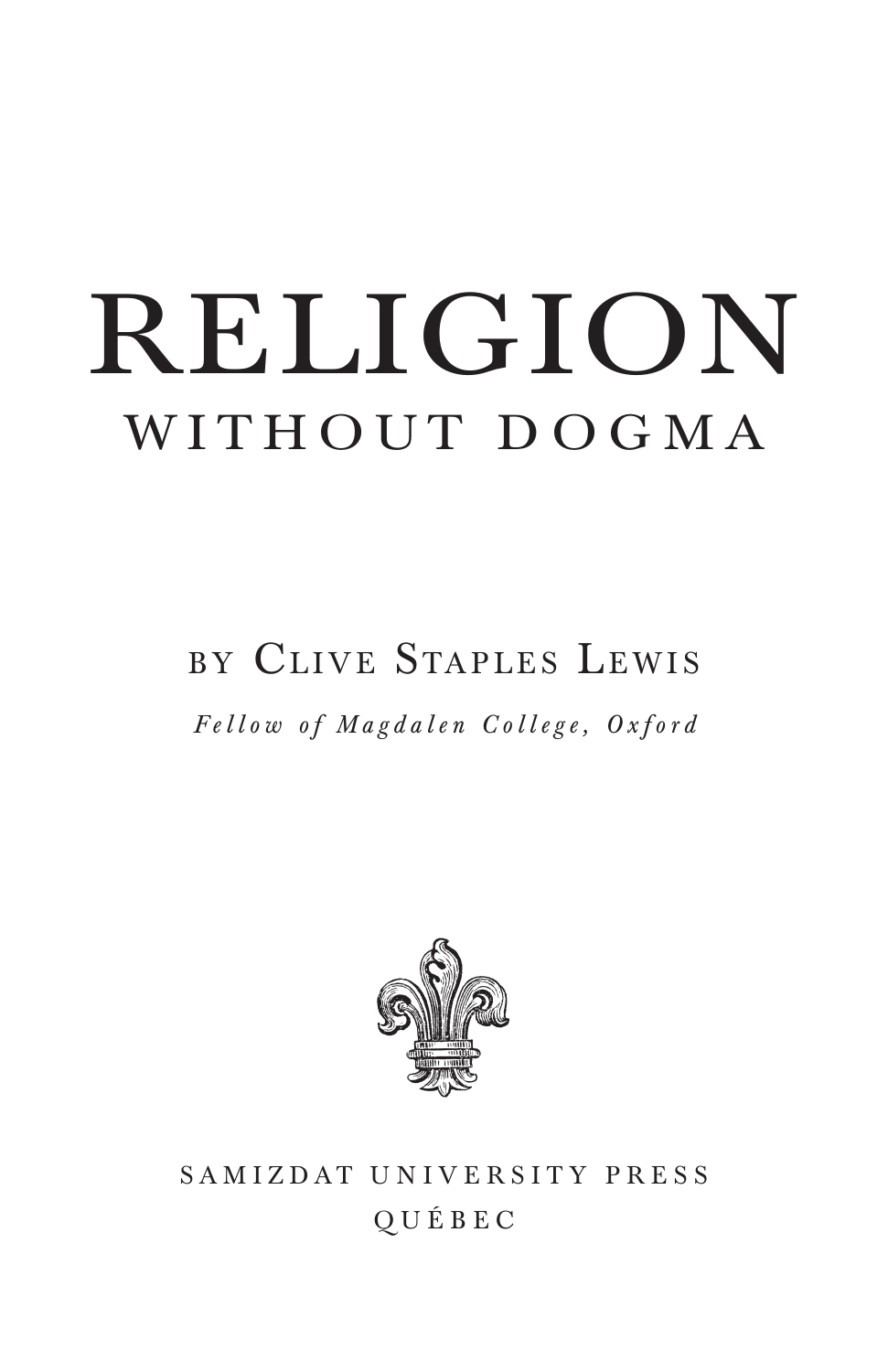Based on the public domain etext:

Religion without Dogma? by C. S. Lewis was initially published in *The Phoenix Quarterly* (1946) and later in the *Socratic Digest* Nr. 4 (1948) along with the paper by H. H. Price to which it was a reply. This text also includes editor's notes as well as notes by [Arend Smilde](http://www.lewisiana.nl).

Samizdat, January 2017 (public domain under [Canadian copyright law](http://laws-lois.justice.gc.ca/eng/acts/C-42/page-6.html#h-6))

Font: Berthold Baskerville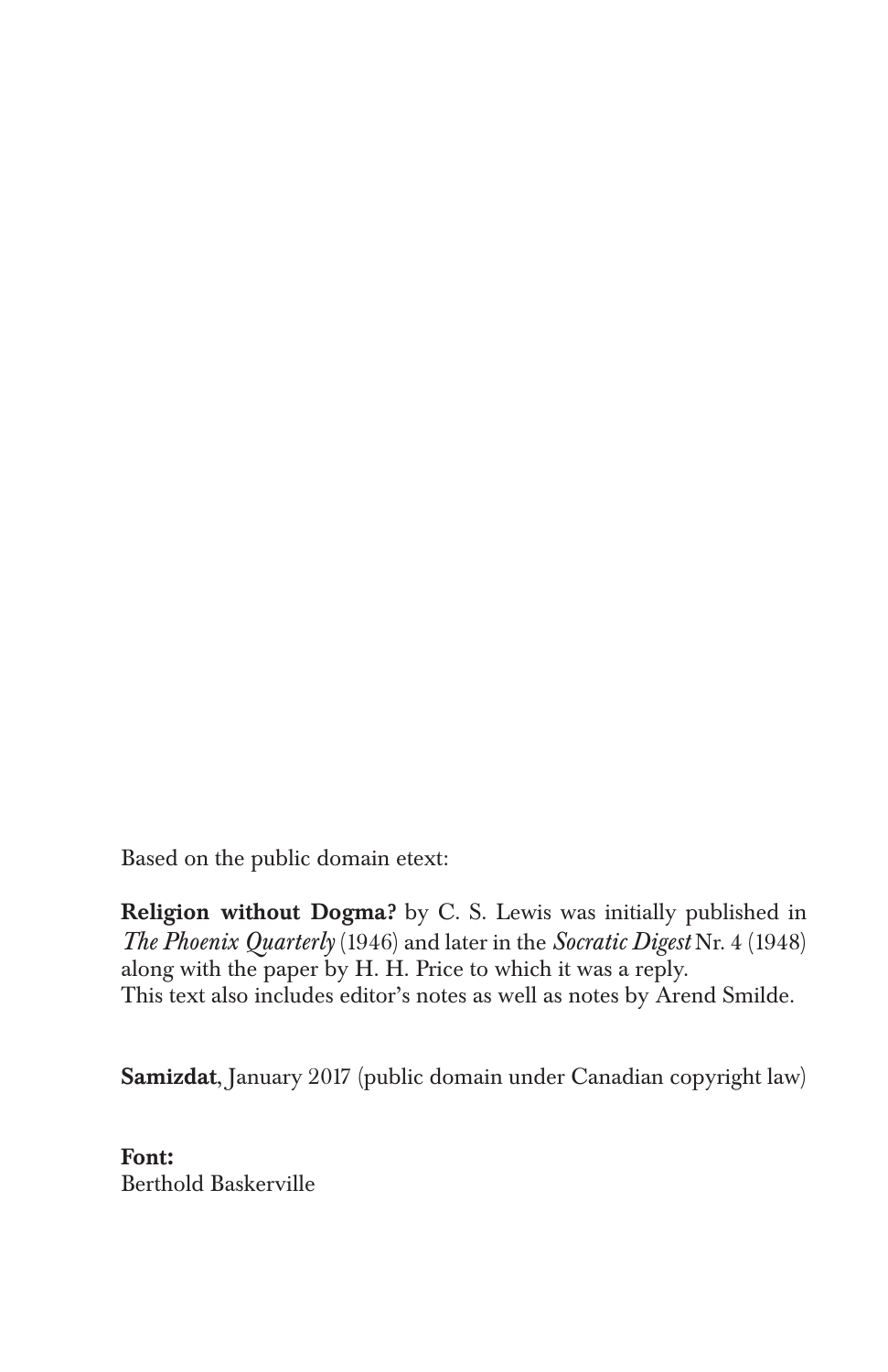All the principles of sceptics, stoics, atheists, etc., are true. But their conclusions are false, because the opposite principles are also true. (Pascal: *Pensées*)

The Astonishing Hypothesis is that "You," your joys and your sorrows, your memories and your ambitions, your sense of personal identity and free will, are in fact no more than the behavior of a vast assembly of nerve cells and their associated molecules. As Lewis Carroll's Alice might have phrased: "You're nothing but a pack of neurons." This hypothesis is so alien to the ideas of most people today that it can truly be called astonishing. (Francis Crick: *The Astonishing Hypothesis*)

"Now the trouble about trying to make yourself stupider than you really are is that you very often succeed." (CS Lewis: *Magician's Nephew*)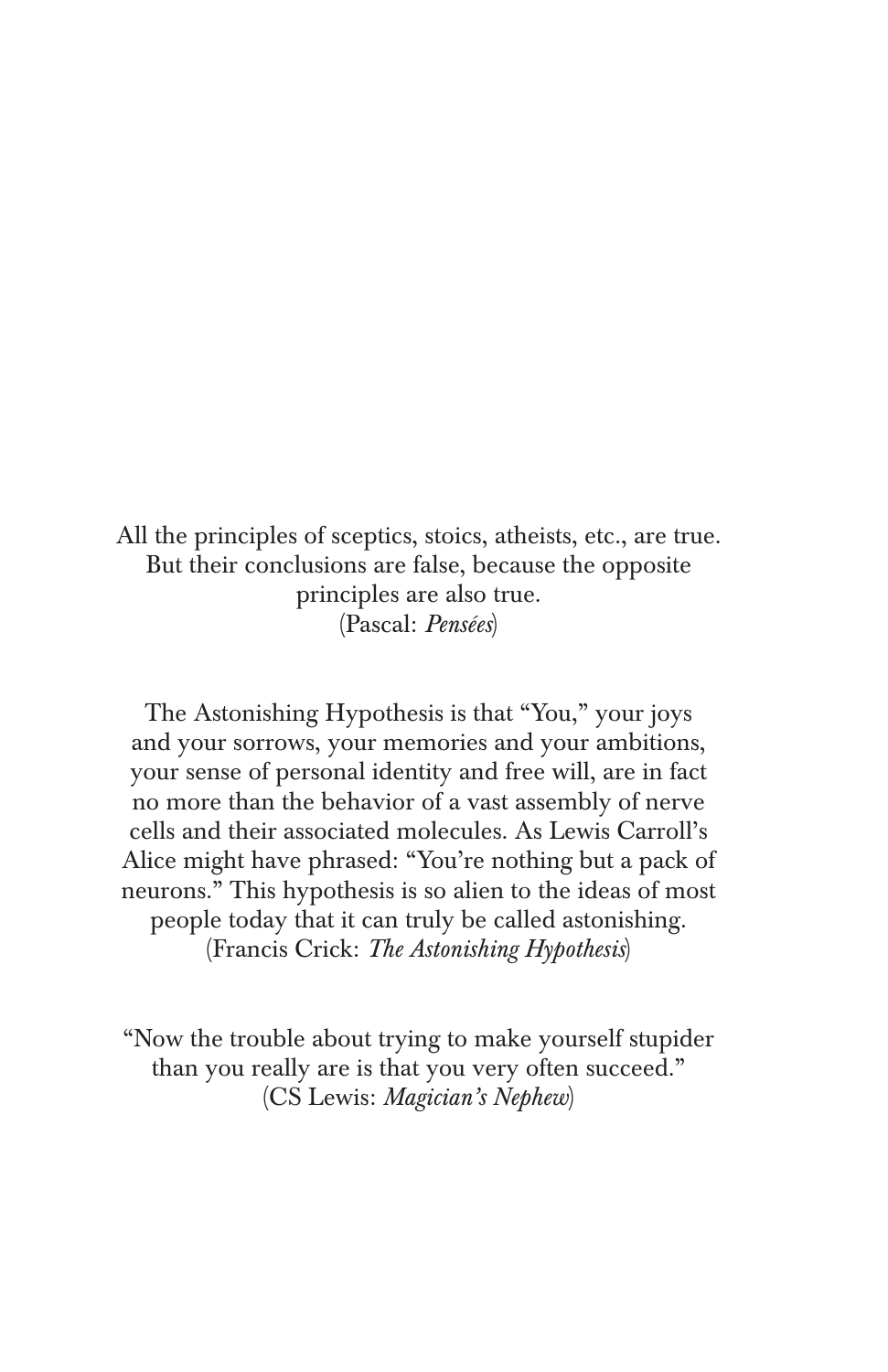In his paper on "The Grounds of Modern Agnosticism," Pro-<br>fessor Price maintains the following positions: (1) that the es-<br>sence of religion is belief in God and immortality; (2) that in<br>most actual religions the essence i fessor Price maintains the following positions: (1) that the essence of religion is belief in God and immortality; (2) that in most actual religions the essence is found in connection with "accretions of dogma and mythology"1 which have been rendered incredible by the progress of science; (3) that it would be very desirable, if it were possible, to retain the essence purged of the accretions; but (4) that science has rendered the essence almost as hard to believe as the accretions. For the doctrine of immortality involves the dualistic view that man is a composite creature, a soul in a state of symbiosis with a physical organism. But insofar as science can successfully regard man monistically, as a single organism whose psychological properties all arise from his physical, the soul becomes an indefensible hypothesis. In conclusion, Professor Price found our only hope in certain empirical evidence for the soul which appears to him satisfactory; in fact, in the findings of psychical research<sup>2</sup>.

<sup>1 -</sup> H. H. Price, "The Grounds of Modern Agnosticism,", *Phoenix Quarterly*, vol. 1 no. 1 (Autumn 1946) p. 25

<sup>2 -</sup> Editor's note/Arend Smilde: *Psychical Research*: Now usually called "parapsychology". The earlier term still lives on in the names of journals and societies, including the oldest: the Society for Psychical Research, founded in London in 1882. Lewis was fascinated by psychical research for some time in his late 'teens, as attested by a letter of 3 June 1917 (*Collected Letters* I, p. 313). His later aversion to it appears to have been closely linked to his scorn for the supposed value of mere "survival", and the attitude may have been partly inspired by George Macdonald: in Lewis's short novel *The Great Divorce* (1946), Macdonald appears as a character in the story telling about a man obsessed by "survival" who "began by being philosophical, but in the end he took up Psychical Research" (almost halfway through the section beginning "Where are ye going?"). In Lewis's *Macdonald Anthology*, of the same year, "Psychical Research" is the title Lewis gave to an item on the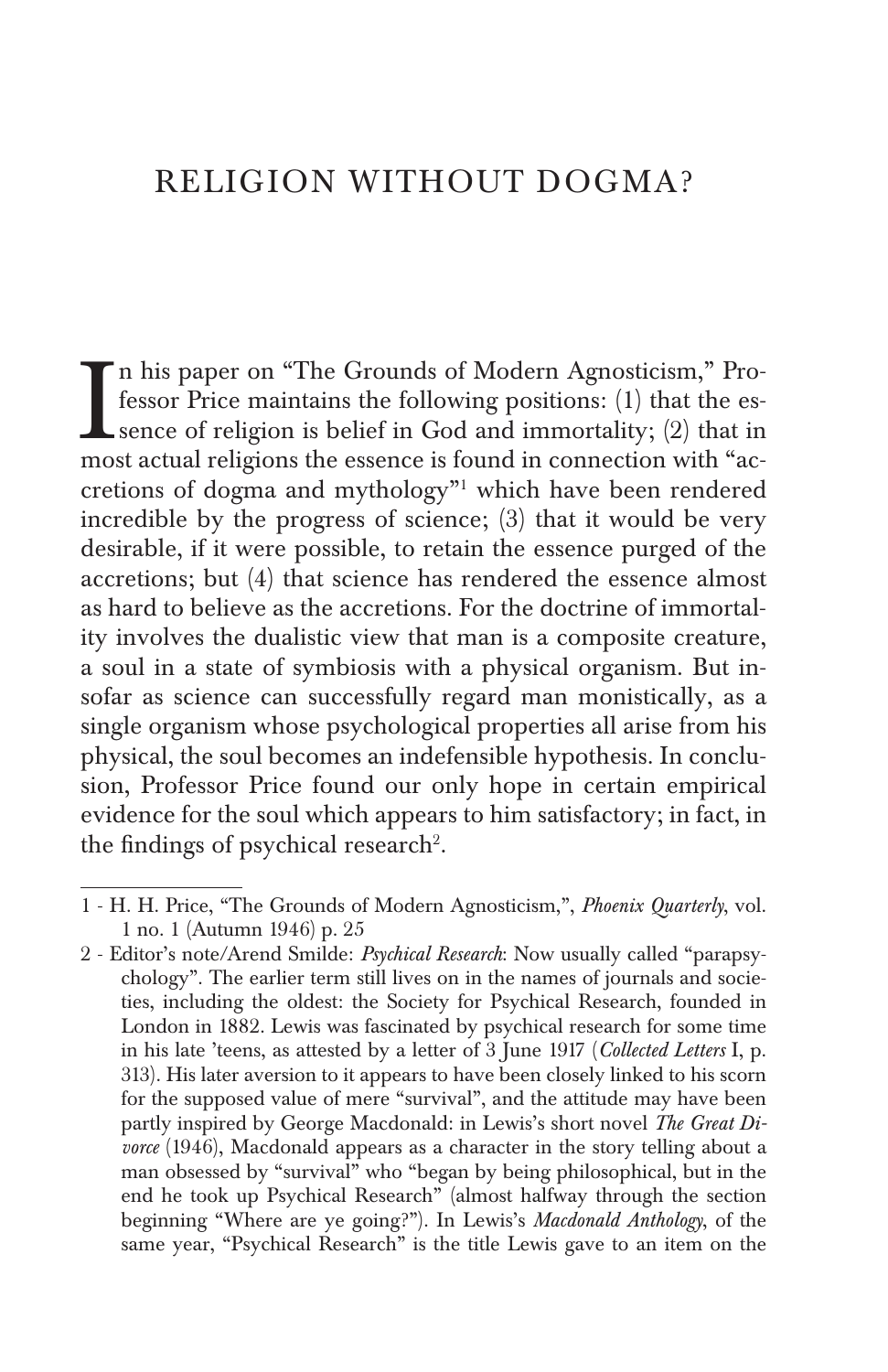My disagreement with Professor Price begins, I am afraid, at the threshold. I do not define the essence of religion as belief in God and immortality. Judaism in its earlier stages had no belief in immortality, and for a long time no belief which was religiously relevant. The shadowy existence of the ghost in Sheol was one of which Jehovah took no account and which took no account of Jehovah. In Sheol all things are forgotten. The religion was centered on the ritual and ethical demands of Jehovah in the present life, and also, of course, on benefits expected from Him. These benefits are often merely worldly benefits (grandchildren and peace upon Israel), but a more specifically religious note is repeatedly struck. The Jew is athirst for the living  $God$ <sup>3</sup> he delights in His laws as in honey or treasure,<sup>4</sup> he is conscious of himself in Jehovah's presence as unclean of lips and heart.<sup>5</sup> The glory or splendour of God is worshiped for its own sake. In Buddhism, on the other hand, we find that a doctrine of immortality is central, while there is nothing specifically religious. Salvation from immortality, deliverance from reincarnation, is the very core of its message. The existence of the gods is not necessarily decried, but it is of no religious significance. In Stoicism again both the religious quality and the belief in immortality are variables, but they do not vary in direct ratio. Even within Christianity itself we find a striking expression, not without influence from Stoicism, of the subordinate position of immortality. When Henry More<sup>6</sup> ends a poem on the spiritual life by saying that if, after all, he should turn out to be mortal he would be

> "... satisfide A lonesome mortall God t' have died."7

From my own point of view, the example of Judaism and Bud-

same subject (Nr. 275).

<sup>3 -</sup> Psalm vlii, 2.

<sup>4 -</sup> Psalm xix, 10.

<sup>5 -</sup> Isaiah vi, 5.

<sup>6 -</sup> Editor's note/Arend Smilde: English philosopher (1614-1687), popular and influential writer of his time, and a key figure in the group of mid-XVII<sup>th</sup>century theologians and philosophers known since the XIX<sup>th</sup> century as the "Cambridge Platonists".

<sup>7 - &#</sup>x27;Resolution', *The Complete Poems of Dr Henry More*, ed Alexander B. Grosart (Edimburgh, 1878), line 117, p. 176.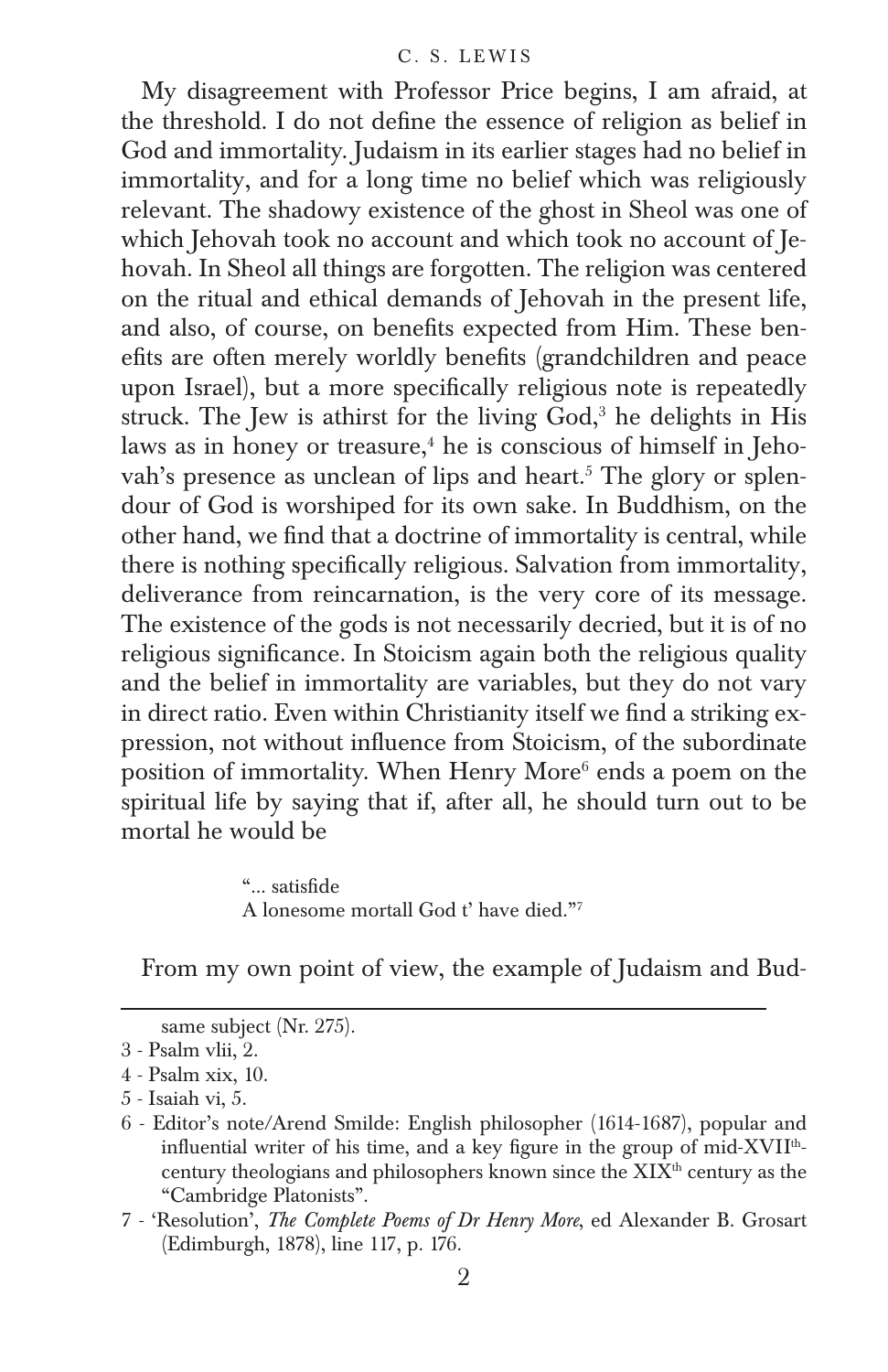dhism is of immense importance. The system, which is meaningless without a doctrine of immortality, regards immortality as a nightmare, not as a prize. The religion which, of all ancient religions, is most specifically religious, that is, at once most ethical and most numinous, is hardly interested in the question. Believing, as I do, that Jehovah is a real being, indeed the *ens realissimum*, I cannot sufficiently admire the divine tact of thus training the chosen race for centuries in religion before even hinting the shining secret of eternal life. He behaves like the rich lover in a romance who woos the maiden on his own merits, disguised as a poor man, and only when he has won her reveals that he has a throne and palace to offer. For I cannot help thinking that any religion which begins with a thirst for immortality is damned, as a religion, from the outset. Until a certain spiritual level has been reached, the promise of immortality will always operate as a bribe which vitiates the whole religion and infinitely inflames those very self-regards which religion must cut down and uproot.<sup>8</sup> For the essence of religion, in my view, is the thirst for an end higher than natural ends; the finite self's desire for, and acquiescence in, and self-rejection in favour of, an object wholly good and wholly good for it. That the self-rejection will turn out to be also a self-finding, that bread cast upon the waters will be found after many days, that to die is to live — these are sacred paradoxes of which the human race must not be told too soon.

Differing from Professor Price about the essence of religion, I naturally cannot, in a sense, discuss whether the essence as he defines it coexists with accretions of dogma and mythology. But I freely admit that the essence as I define it always coexists with other things; and that some of these other things even I would call mythology. But my list of things mythological would not coincide with his, and our views of mythology itself probably differ. A great many different views on it have, of course, been held. Myths have been accepted as literally true, then as allegorically true (by the Stoics), as confused history (by Euhemerus),<sup>9</sup> as priestly lies (by

9 - A Sicilian writer (c. 315 B.C.) who developed the theory that the ancient beliefs about the gods originated from the elaboration of the traditions of actual historical persons. Editor's note/Arend Smilde: Euhemerus of Messene (c. 340–c. 260 BC) described an imaginary voyage to a far island where he discovered the origin

<sup>8 -</sup> Editor's note: Which is the essence of 'pie in the sky' arguments...

<sup>3</sup>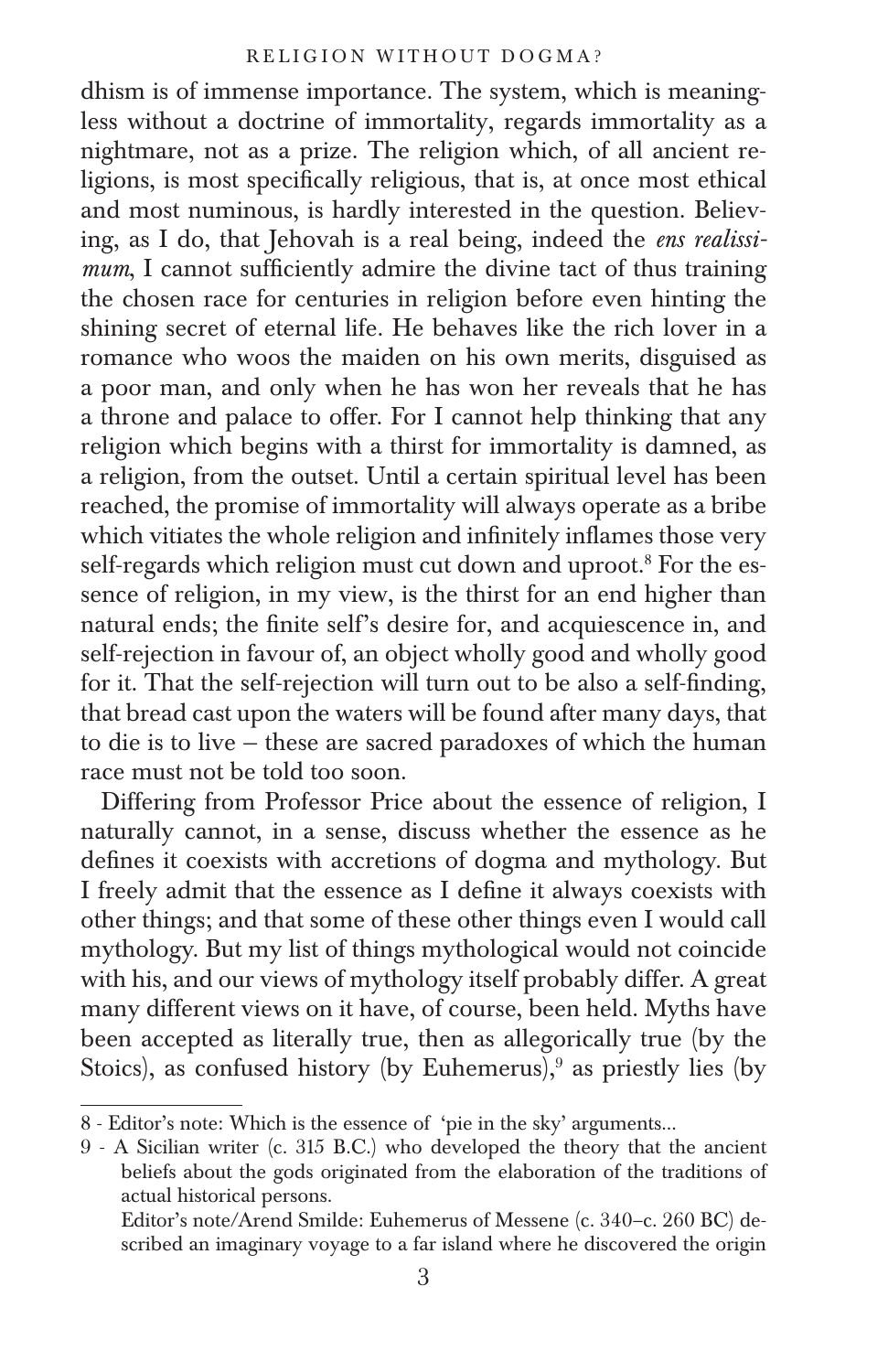the philosophers of the enlightenment $10$ , as imitative agricultural ritual mistaken for propositions (in the days of Frazer).11 If you start from a naturalistic philosophy, then something like the view of Euhemerus or the view of Frazer is likely to result. But I am not a naturalist. I believe that in the huge mass of mythology which has come down to us a good many different sources are mixed true history, allegory, ritual, the human delight in storytelling, etc. But among these sources I include the supernatural, both diabolical and divine. We need here concern ourselves only with the latter. If my religion is erroneous, then occurrences of similar motifs in pagan stories are, of course, instances of the same, or a similar error. But if my religion is true, then these stories may well be a *preparatio evangelica12*, a divine hinting in poetic and ritual form at the same central truth which was later focused and (so to speak) historicized in the Incarnation. To me, who first approached Christianity from a delighted interest in, and reverence for, the best pagan imagination, who loved Balder before Christ and Plato before St. Augustine, the anthropological argument against Christianity

- 10 Editor's note/Arend Smilde: The idea of priestly lying or "priestcraft" as the driving force behind popular religion got currency during the early Enlightenment through the *Histoire des Oracles* (1687) by the French philosopher Bernard Le Bouyer de Fontenelle (1657-1757); he depended heavily on a slightly earlier Latin work, *Oraculis Ethnicorum* (1683) by the Dutch physician Anthony van Dale (1638-1708). Their view was shared by British deists Matthew Tindal (*Christianity as Old as the Creation,* 1730) and John Toland (*Adeisdaemon*, 1709) and further propagated by later French philosophes such as Voltaire, Condillac, d'Alembert and Diderot.
- 11 James Goerge Frazer, *The Golden Bough: A Study in Magic and Religion*. (London, 1922). Editor's note/Arend Smilde: Frazer's multi-volume work *The Golden Bough* (1890-1914) was a wide-ranging comparative study of myths and rituals all over the world. The recurrent idea of a dying god coming to life again was explained by Frazer as a reflection of the agrarian life cycle.
- 12 Editor's note/Arend Smilde: (Latin) "Preparation for the Gospel"; Lewis also used the term in his 1943 *Preface to The Pilgrim's Regress*. It is the title of a book of Christian apologetics by the early Christian author and church historian Eusebius of Caesarea (c. 265-339 A.D.). Eusebius tried in this book to show why the religion of the Jews was preferable to that of the Greeks. In an unfinished work called *Demonstratio evangelica* he went on to explain why Christianity had supplanted the Jewish religion.

of the (Greek) gods. The gods were found to have simply been praiseworthy kings or heroes of past ages, deified after their deaths. Only fragments have survived of Euhemerus's work, the *Sacred Chronicle*; but his kind of explanation for religion has since been called the "euhemeric critique of the gods", or "euhemerism".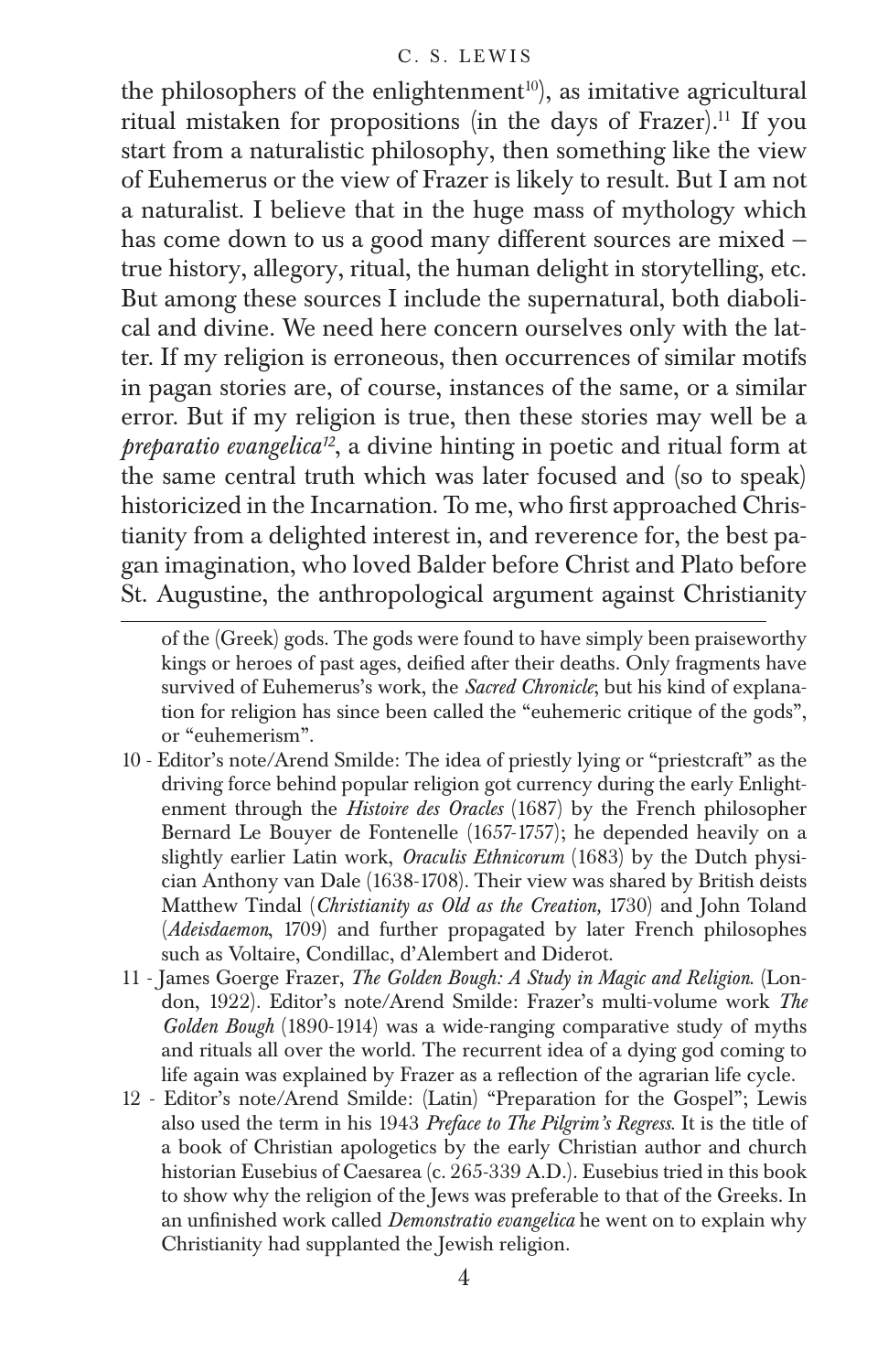has never been formidable. On the contrary, I could not believe Christianity if I were forced to say that there were a thousand religions in the world of which 999 were pure nonsense and the thousandth (fortunately) true. My conversion, very largely, depended on recognizing Christianity as the completion, the actualization, the entelechy, of something that had never been wholly absent from the mind of man. And I still think that the agnostic argument from similarities between Christianity and paganism works only if you know the answer. If you start by knowing on other grounds that Christianity is false, then the pagan stories may be another nail in its coffin: just as if you started by knowing that there were no such things as crocodiles, then the various stories about dragons might help to confirm your disbelief. But if the truth or falsehood of Christianity is the very question you are discussing, then the argument from anthropology is surely a *petitio13*.

There are, of course, many things in Christianity which I accept as fact and which Professor Price would regard as mythology. In a word, there are miracles. The contention is that science has proved that miracles cannot occur. According to Professor Price "a deity who intervened miraculously and suspended natural law could never be accepted by Science;"14 whence he passes on to consider whether we cannot still believe in theism without miracles. I am afraid I have not understood why the miracles could never be accepted by one who accepted science.

Professor Price bases his view on the nature of scientific method. He says that that method is based on two assumptions. The first is that all events are subject to laws, and he adds: "It does not matter for our purpose whether the laws are 'deterministic' or only 'statistical.'15 But I submit that it matters to the scientist's view of the miraculous. The notion that natural laws may be merely statistical results from the modern belief that the individual unit of matter obeys no laws. Statistics were introduced to explain why, despite the lawlessness of the individual unit, the behaviour of gross bodies was regular. The explanation was that, by a principle well known to actuaries, the law of averages levelled out the in-

<sup>13 -</sup> Editor's note/Arend Smilde: i.e. *petitio principii*, Latin for "begging the question"; a logical error which consists in setting out to prove something by argument and then quietly or unconsciously assuming it to be self-evident.

<sup>14 -</sup> Price, *op. cit*. p. 20.

<sup>15 -</sup> *Ibid*.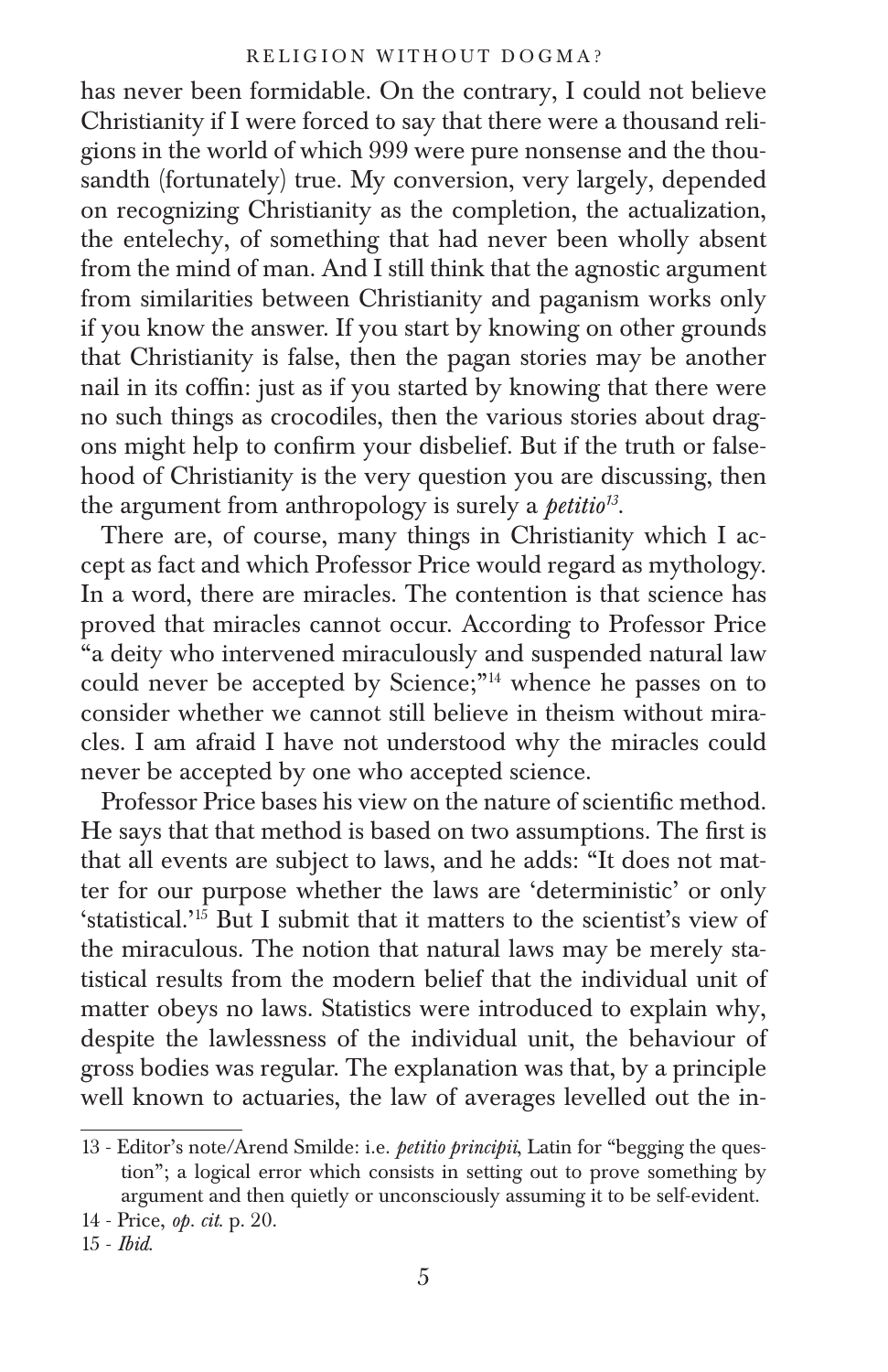dividual eccentricities of the innumerable units contained in even the smallest gross body. But with this conception of the lawless units the whole impregnability of nineteenth-century naturalism has, as it seems to me, been abandoned. What is the use of saying that all events are subject to laws if you also say that every event which befalls the individual unit of matter is *not* subject to laws. Indeed, if we define Nature as the system of events in space-time governed by interlocking laws, then the new physics has really admitted that something other than Nature exists. For if Nature means the interlocking system, then the behaviour of the individual unit is outside Nature. We have admitted what may be called the subnatural. After that admission what confidence is left us that there may not be a supernatural as well? It may be true that the lawlessness of the little events fed into Nature from the subnatural is always ironed out by the law of averages. It does not follow that great events could not be fed into her by the supernatural: nor that they also would allow themselves to be ironed out.

The second assumption which Professor Price attributes to the scientific method is "that laws can only be discovered by the study of publicly observable' regularities."16 Of course they can. This does not seem to me to be an assumption so much as a self-evident proposition. But what is it to the purpose? If a miracle occurs it is by definition an interruption of regularity. To discover a regularity is by definition not to discover its interruptions, even if they occur. You cannot discover a railway accident from studying Bradshaw<sup>17</sup>: only by being there when it happens or hearing about it afterwards from someone who was. You cannot discover extra half holidays by studying a school timetable: you must wait till they are announced. But surely this does not mean that a student of Bradshaw is logically forced to deny the possibility of railway accidents. This point of scientific method merely shows (what no one to my knowledge ever denied) that if miracles *did* occur, science, as science, could not prove, or disprove, their occurrence. What cannot be trusted to recur is not material for science: that is why history is not one of the sciences. You cannot find out what Napoleon did at the battle of Austerlitz by asking him to come and fight it again in a laboratory with the same combatants, the same

<sup>16 -</sup> *Ibid*.

<sup>17 -</sup> George Bradshaw (1801-1853), who founded *Bradshaw' Railway Guide* which was published from 1839 to 1961.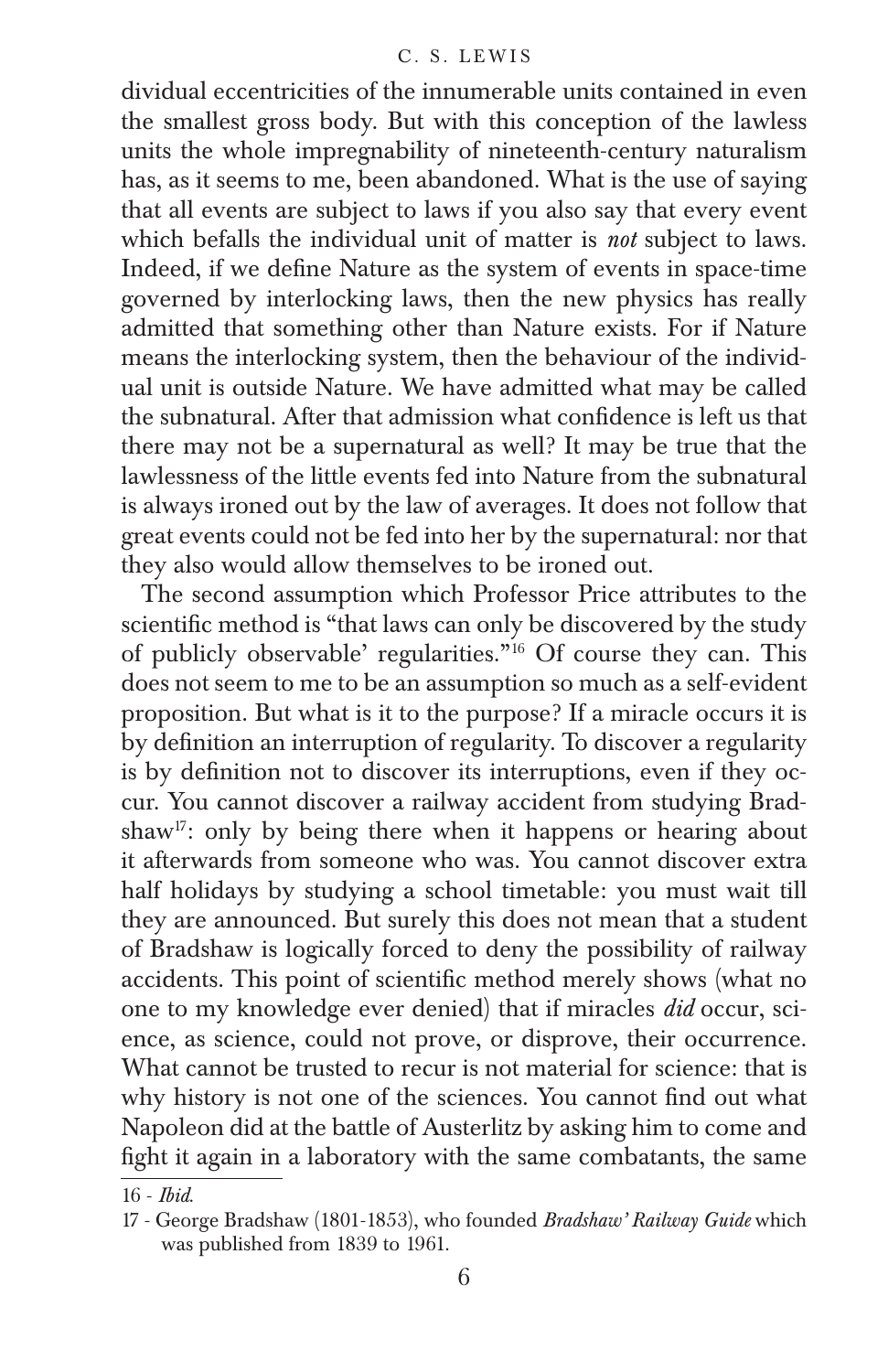*terrain*, the same weather, and in the same age. You have to go to the records. We have not, in fact, proved that science excludes miracles: we have only proved mat the question of miracles, like innumerable other questions, excludes laboratory treatment.

If I thus hand over miracles from science to history (but not, of course, to historians who beg the question by beginning with materialistic assumptions) Professor Price thinks I shall not fare much better. Here I must speak with caution, for I do not profess to be a historian or a textual critic. I would refer you to Sir Arnold Lunn's book *The Third Day*. <sup>18</sup> If Sir Arnold is right, then the biblical criticism which began in the nineteenth century has already shot its bolt and most of its conclusions have been successfully disputed, though it will, like nineteenth-century materialism, long continue to dominate popular thought. What I can say with more certainty is that that *kind* of criticism — the kind which discovers that every old book was made by six anonymous authors well provided with scissors and paste and that every anecdote of the slightest interest is unhistorical, has already begun to die out in the studies I know best. The period of arbitrary scepticism about the canon and text of Shakespeare is now over: and it is reasonable to expect that this method will soon be used only on Christian documents and survive only in the *Thinkers Library<sup>19</sup>* and the theological colleges.

I find myself, therefore, compelled to disagree with Professor Price's second point. I do not think that science has shown, or by its nature, could ever show that the miraculous element in religion is erroneous. I am not speaking, of course, about the psychological effects of science on those who practice it or read its results. That the continued application of scientific methods breeds a temper of mind unfavourable to the miraculous, may well be the case, but even here there would seem to be some difference among the sciences. Certainly, if we think, not of the miraculous in particular, but of religion in general there is such a difference. Mathematicians, astronomers, and physicists are often religious, even mystical; biologists much less often; economists and psychologists very seldom indeed. It is as their subject matter comes nearer to man

<sup>18 - (</sup>London, 1945).

<sup>19 -</sup> Editor's note/Arend Smilde: a series of books by old and new authors including H. G. Wells, Charles Darwin and Thomas Paine, published by the Rationalist Press Association in the years 1929-1951 to facilitate a humanistic and rationalistic (re-)education of the masses.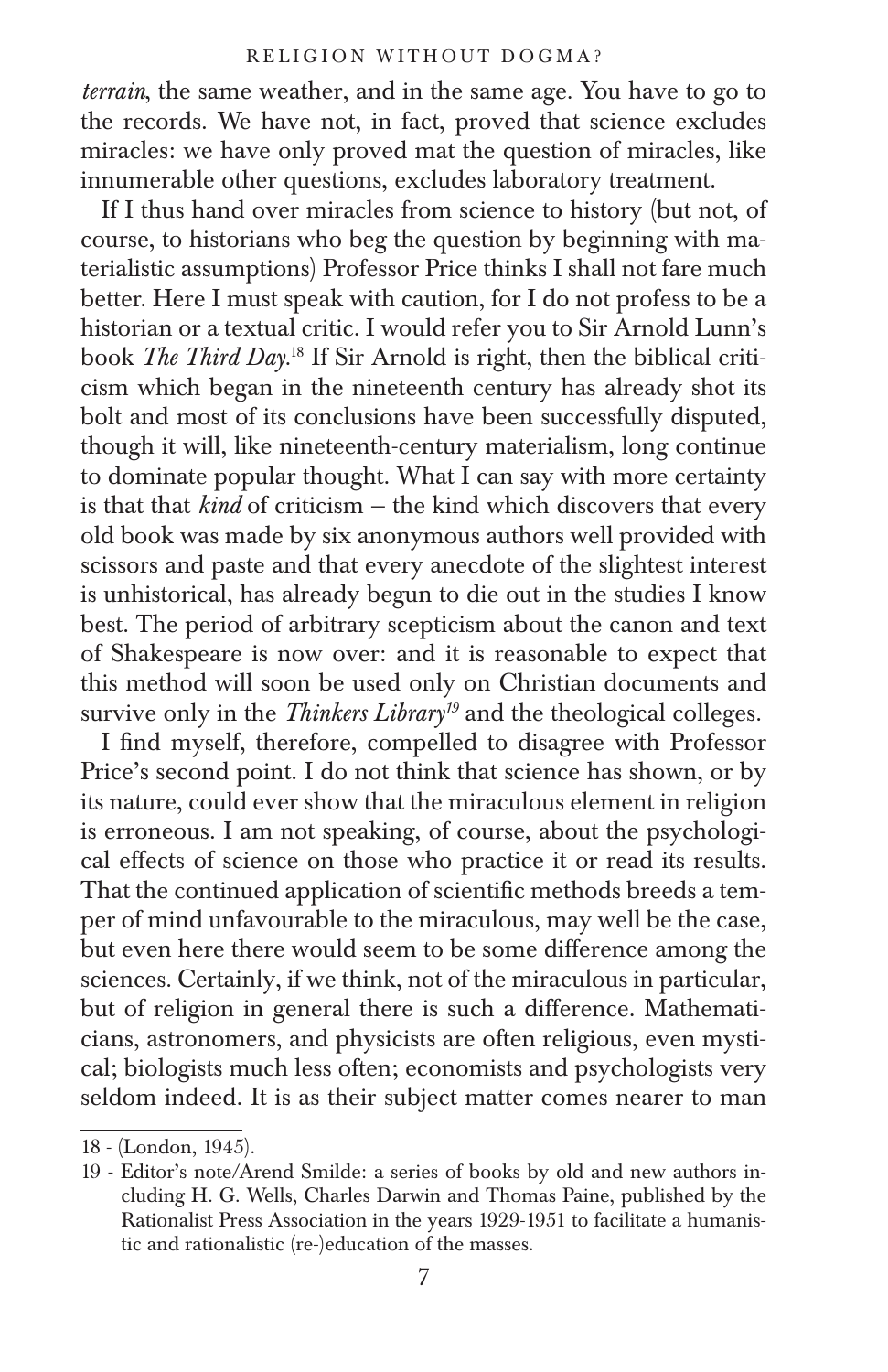himself that their antireligious<sup>20</sup> bias hardens.

And that brings me to Professor Price's fourth point — for I would rather postpone consideration of his third. His fourth point, it will be remembered, was that science had undermined not only what he regards as the mythological accretions of religion, but also what he regards as its essence. That essence is for him theism and immortality. Insofar as natural science can give a satisfactory account of man as a purely biological entity, it excludes the soul and therefore excludes immortality. That, no doubt, is why the scientists who are most, or most nearly, concerned with man himself are the most antireligious.

Now most assuredly if naturalism is right, then it is at this point, at the study of man himself, that it wins its final victory and overthrows all our hopes: not only our hope of immortality, but our hope of finding significance in our lives here and now. On the other hand, if naturalism is wrong, it will be here that it will reveal its fatal philosophical defect, and that is what I think it does.

On the fully naturalistic view all events are determined by laws. Our logical behaviour, in other words our thoughts, and our ethical behaviour, including our ideals as well as our acts of will, are governed by biochemical laws; these, in turn, by physical laws which are themselves actuarial statements about the lawless movements of matter. These units never intended to produce the regular universe we see: the law of averages (successor to Lucretius's *exiguum clinamen*) 21 has produced it out of the collision of these random variations in movement. The physical universe never intended to produce organisms. The relevant chemicals on earth, and the sun's heat, thus juxtaposed, gave rise to this disquieting disease of matter: organization. Natural selection, operating on the minute differences between one organism and another, blundered into that sort of phosphorescence or mirage which we call consciousness — and that, in some cortexes beneath some skulls, at certain moments, still in obedience to physical laws, but to physical laws now filtered through laws of a more complicated kind, takes the form we call thought. Such, for instance, is the origin of this paper: such was the origin of Professor Price's paper. What we should speak of as his "thoughts" were merely the last link of a causal

<sup>20 -</sup> Editor's note: Or rather their *anti-Christian bias*?

<sup>21 - &#</sup>x27;small inclination', *De Rerum Natura*, bk. II, line 292.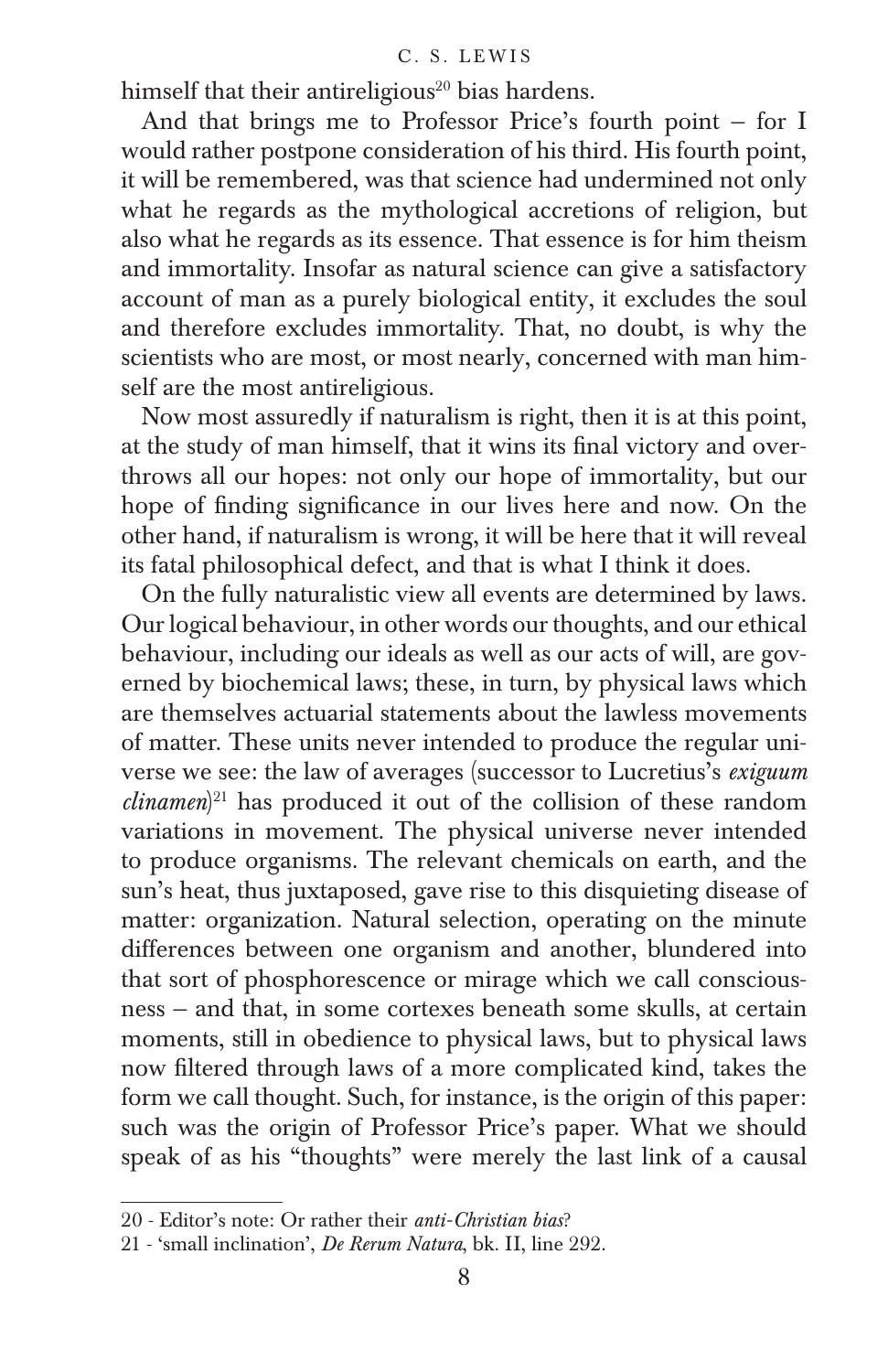#### R E ligion w ithout Dogma?

chain in which all the previous links were irrational. He spoke as he did because the matter of his brain was behaving in a certain way: and the whole history of the universe up to that moment had forced it to behave in that way. What we called his thought was essentially a phenomenon of the same sort as his other secretions — the form which the vast irrational process of nature was bound to take at a particular point of space and time.

Of course it did not feel like that to him or to us while it was going on. He appeared to himself to be studying the nature of things, to be in some way aware of realities, even supersensuous realities, outside his own head. But if strict naturalism is right, " he was deluded: he was merely enjoying the conscious reflection of irrationally determined events in his own head. It appeared to him that his thoughts (as he called them) could have to outer realities that wholly immaterial relation which we call truth or falsehood: though, in fact, being but the shadow of cerebral events, it is not easy to see that they could have any relation to the outer world except causal relations. And when Professor Price defended scientists, speaking of their devotion to truth and their constant following of the best light they knew, it seemed to him that he was choosing an attitude in obedience to an ideal. He did not feel that he was merely suffering a reaction determined by ultimately amoral and irrational sources, and no more capable of lightness or wrongness than a hiccup or a sneeze.

It would have been impossible for Professor Price to have written, or us to have read, his paper with the slightest interest if he and we had consciously held the position of strict naturalism throughout. But we can go further. It would be impossible to accept naturalism itself if we really and consistently believed naturalism. For naturalism is a system of thought. But for naturalism all thoughts are mere events with irrational causes. It is, to me at any rate, impossible to regard the thoughts which make up naturalism in that way and, at the same time, to regard them as a real insight into external reality. Bradley distinguished *idea-event* from *idea-making*, 22 but naturalism seems to me committed to regarding ideas simply as events. For meaning is a relation of a wholly new kind, as remote, as mysterious, as opaque to empiri-

<sup>22 - &#</sup>x27;Spoken and Written English', *The Collected Papers of Henry Bradley*, ed. Robert Bridges (Oxford, 1928), pp. 168-93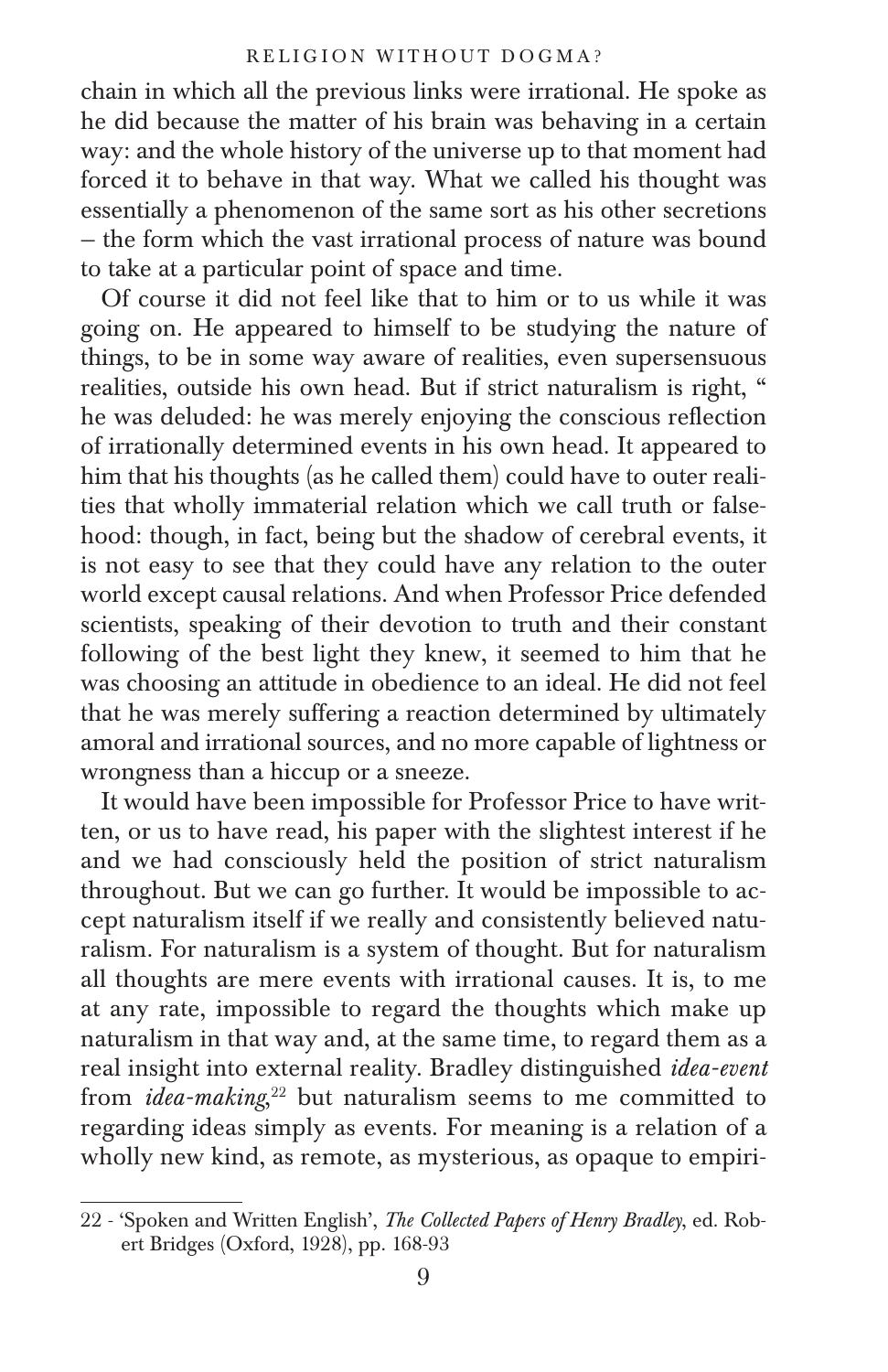cal study, as soul itself.

Perhaps this may be even more simply put in another way. Every particular thought (whether it is a judgment of fact or a judgment of value) is always and by all men discounted the moment they believe that it can be explained, without remainder, as the result of irrational causes. Whenever you know what the other man is saying is wholly due to his complexes or to a bit of bone pressing on his brain, you cease to attach any importance to it. But if naturalism were true, then all thoughts whatever would be wholly the result of irrational causes. Therefore, all thoughts would be equally worthless. Therefore, naturalism is worthless. If it is true, then we can know no truths. It cuts its own throat.

I remember once being shown a certain kind of knot which was such that if you added one extra complication to make assurance doubly sure you suddenly found that the whole thing had come undone in your hands and you had only a bit of string. It is like that with naturalism. It goes on claiming territory after territory: first the inorganic, then the lower organisms, then man's body, then his emotions. But when it takes the final step and we attempt a naturalistic account of thought itself, suddenly the whole thing unravels. The last fatal step has invalidated all the preceding ones: for they were all reasonings and reason itself has been discredited. We must, therefore, either give up thinking altogether or else begin over again from the ground floor.

There is no reason, at this point, to bring in either Christianity or spiritualism. We do not need them to refute naturalism. It refutes itself. Whatever else we may come to believe about the universe, at least we cannot believe naturalism. The validity of rational thought, accepted in an utterly non-naturalistic, transcendental (if you will), supernatural sense, is the necessary presupposition of all other theorizing. There is simply no sense in beginning with a view of the universe and trying to fit the claims of thought in at a later stage. By thinking at all we have claimed that our thoughts are more than mere natural events. All other propositions must be fitted in as best they can round that primary claim.

Holding that science has not refuted the miraculous element in religion, much less that naturalism, rigorously taken, can refute anything except itself, I do not, of course, share Professor Price's anxiety to find a religion which can do without what he calls my-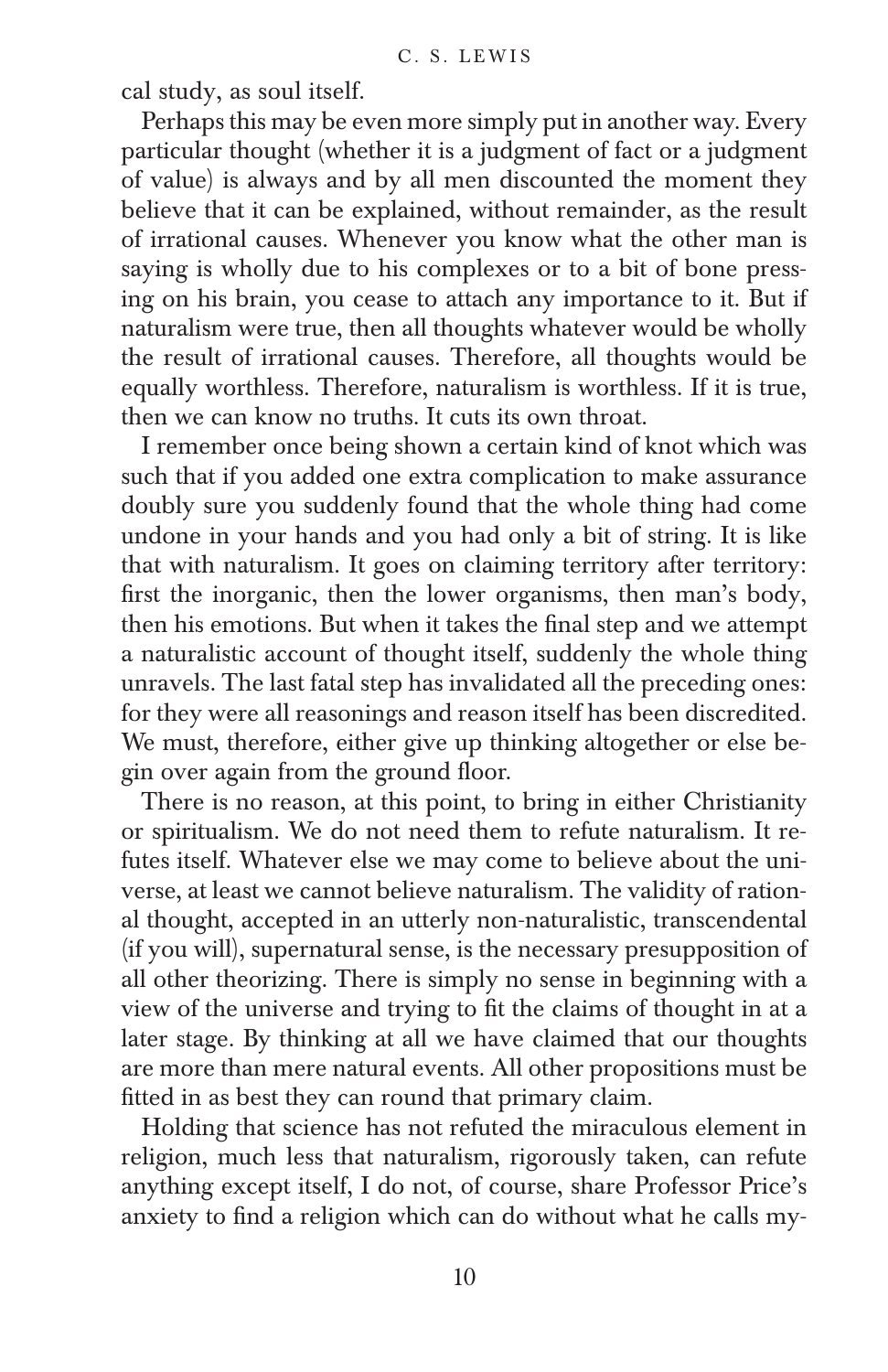thology. What he suggests is simple theism, rendered credible by a belief in immortality which, in its turn, is guaranteed by psychical research. Professor Price is not, of course, arguing that immortality would of itself prove theism: it would merely remove an obstacle to theism. The positive source of theism he finds in religious experience.

At this point it is very important to decide which of two questions we are asking. We may be asking: (1) whether this purged minimal religion suggested by Professor Price is capable, as an historical, social, and psychological entity, of giving fresh heart to society, strengthening the moral will, and producing all those other benefits which, it is claimed, the old religions have sometimes produced. On the other hand, we may be asking: (2) whether this minimal religion will be the true one; that is, whether it contains the only true propositions we can make about ultimate questions.

The first question is not a religious question but a sociological one. The religious mind as such, like the older sort of scientific mind as such, does not care a rap about socially useful propositions. Both are athirst for reality, for the utterly objective, for that which is what it is. The "open mind" of the scientist and the emptied and silenced mind of the mystic are both efforts to eliminate what is our own in order that the other may speak. And if, turning aside from the religious attitude, we speak for a moment as mere sociologists, we must admit that history does not encourage us to expect much invigorating power in a minimal religion. Attempts at such a minimal religion are not new  $-$  from Akhenaten<sup>23</sup> and Julian the Apostate<sup>24</sup> down to Lord Herbert of Cherbury<sup>25</sup> and the late H. G. Wells. But where are the saints, the consolations,

- 23 Akhenaten (Amenotep IV), king of Egypt, who came to the throne about 1375 B.C. and introduced a new religion, in which the sun-god Ra (designated 'Aten') superseded Amon.
- 24 Roman emperor A. D. 361-3, who was brought up compulsorily as a Christian, but who on attaining the throne proclaimed himself a pagan and made a great effort to revive the worship of the old gods.
- 25 Edward Herbert (1583-1648). He is known as the 'Father of Deism", for he maintained that among the "common notions" apprehended by instinct are the existence of God, the duty of worship and repentance, and future rewards and punishment. This 'natural religion', he believed, had been vitiated by superstition and dogma.

 Editor's note/Arend Smilde: As author of *De Veritate* Herbert was a founding father of Deism, i.e. the belief in a God who keeps strictly aloof from the world after creating it and setting it in motion.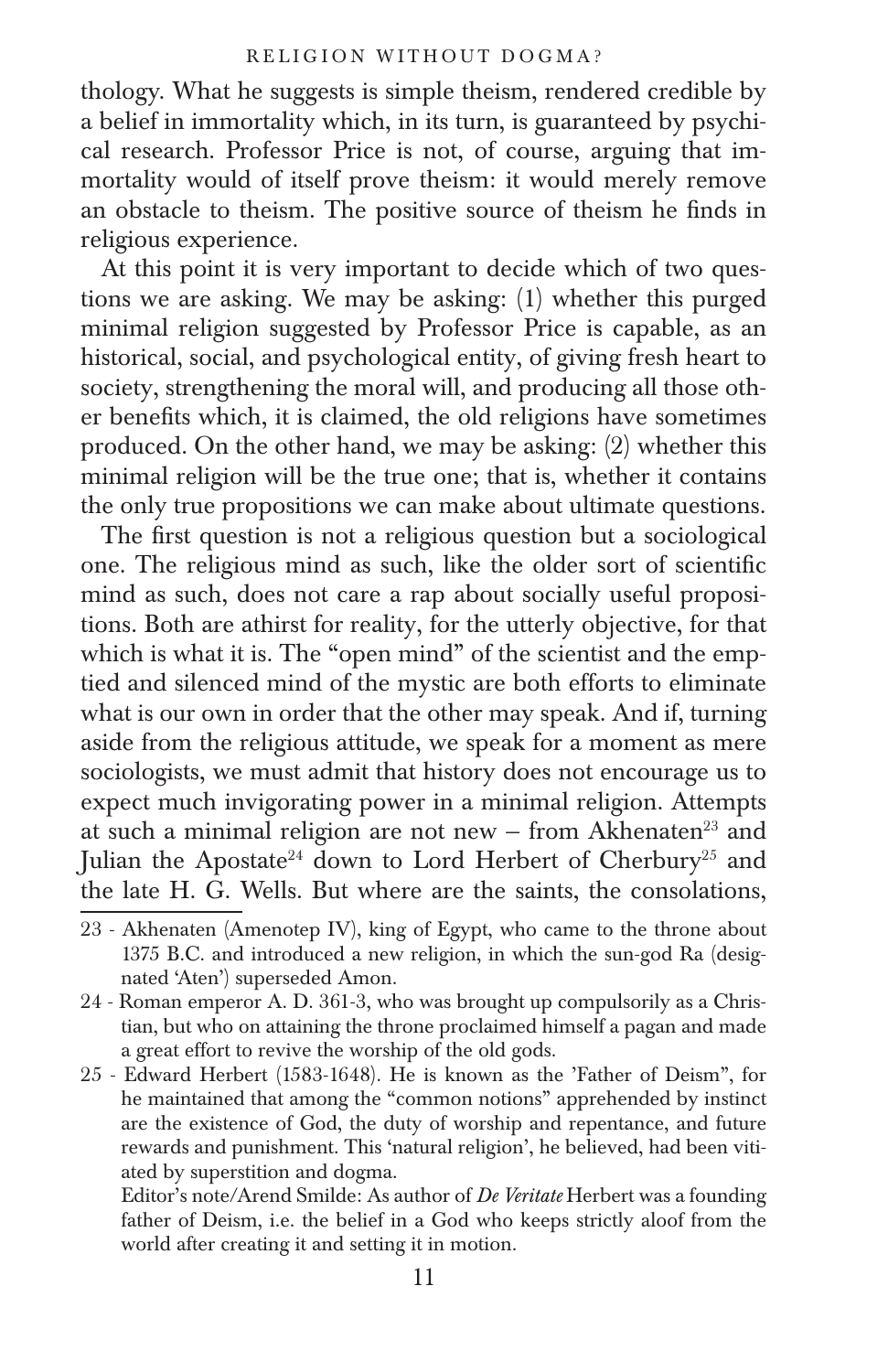the ecstasies? The greatest of such attempts was that simplification of Jewish and Christian traditions which we call Islam. But it retained many elements which Professor Price would regard as mythical and barbaric, and its culture is by no means one of the richest or most progressive.

Nor do I see how such a religion, if it became a vital force, would long be preserved in its freedom from dogma. Is its God to be conceived pantheistically, or after the Jewish, Platonic, Christian fashion? If we are to retain the minimal religion in all its purity, I suppose the right answer would be: "We don't know, and we must be content not to know." But that is the end of the minimal religion as a practical affair. For the question is of pressing practical importance. If the God of Professor Price's religion is an impersonal spirituality diffused through the whole universe, equally present, and present in the same mode, at all points of space and time, then  $He - or it - will certainly be conceived as$ being beyond good and evil, expressed equally in the brothel or the torture chamber and in the model factory or the university common room. If, on the other hand, He is a personal Being standing outside His creation, commanding this and prohibiting that, quite different consequences follow. The choice between these two views affects the choice between courses of action at every moment both in private and public life. Nor is this the only such question that arises. Does the minimal religion know whether its god stands in the same relation to all men, or is he related to some as he is not related to others? To be true to its undogmatic character it must again say: "Don't ask." But if that is the reply, then the minimal religion cannot exclude the Christian view that He was present in a special way in Jesus, nor the Nazi view that He is present in a special way in the German race, nor the Hindu view that He is specially present in the Brahman, nor the Central African view that He is specially present in the thighbone of a dead English Tommy.

All these difficulties are concealed from us as long as the minimal religion exists only on paper. But suppose it were somehow established all over what is left of the British Empire, and let us suppose that Professor Price has (most reluctantly and solely from a sense of duty) become its supreme head on earth. I predict that one of two things must happen: (1) In the first month of his reign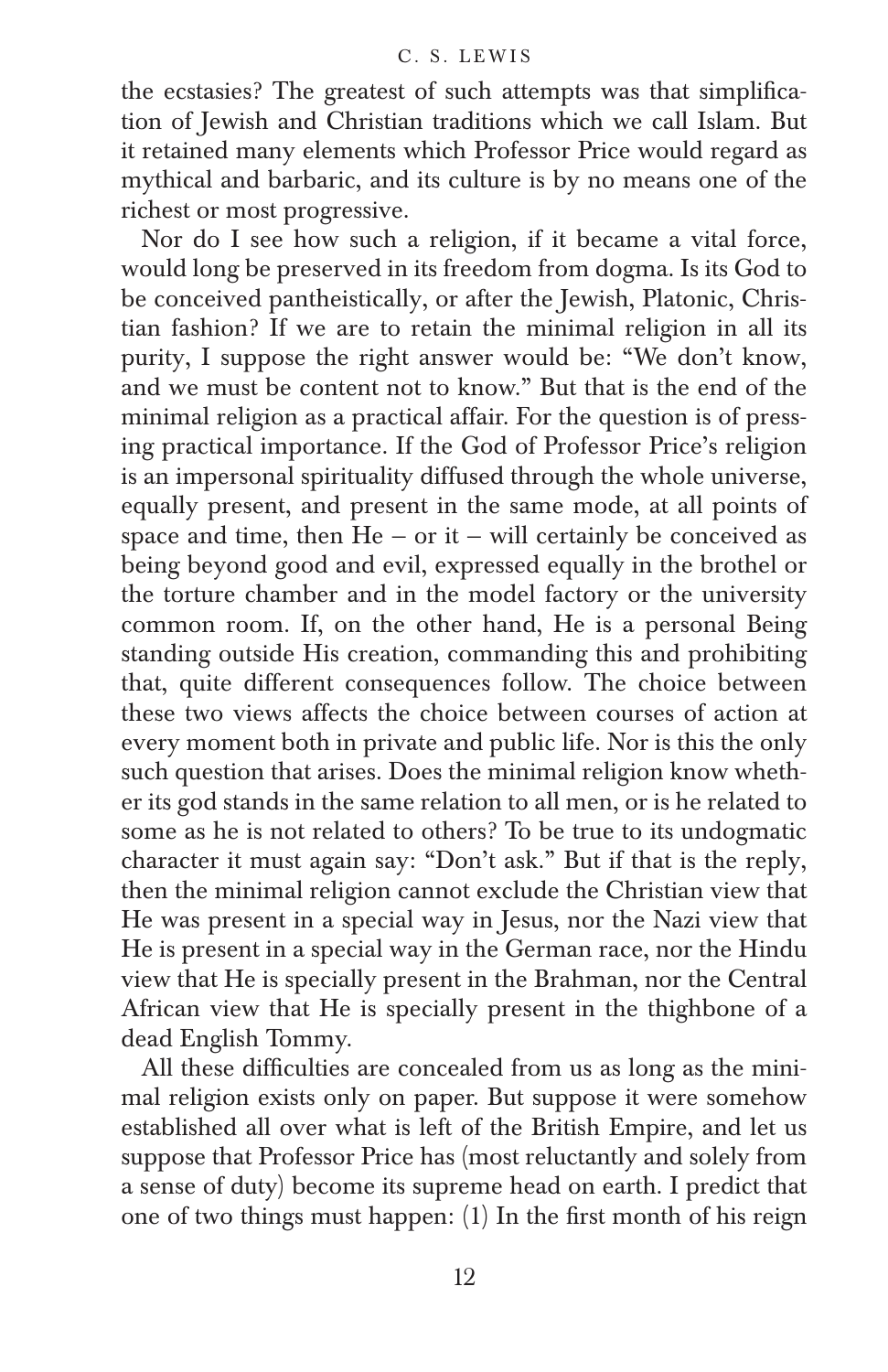he will find himself uttering his first dogmatic definition — he will find himself saying, for example: "No. God is not an amoral force diffused through the whole universe to whom suttee and temple prostitution are no more and no less acceptable than building hospitals and teaching children; he is a righteous creator, separate from his creation, who demands of you justice and mercy" or (2) Professor Price will not reply. In the second case is it not clear what will happen? Those who have come to his minimal religion from Christianity will conceive God in the Jewish, Platonic, Christian way; those who have come from Hinduism will conceive Him pantheistically; and the plain men who have come from nowhere will conceive Him as a righteous creator in their moments of self-indulgence. And the ex-Marxist will think He is specially present in the proletariat, and the ex-Nazi will think He is specially present in the German people. And they will hold world conferences at which they all speak the same language and reach the most edifying agreement: but they will all mean totally different things. The minimal religion in fact cannot, while it remains minimal, be acted on. As soon as you *do* anything you have assumed one of the dogmas. In practice it will not be a religion at all; it will be merely a new colouring given to all the different things people were doing already.

I submit it to Professor Price, with great respect, that when he spoke of mere theism, he was all the time unconsciously assuming a particular conception of God: that is, he was assuming a dogma about God. And I do not think he was deducing it solely, or chiefly from his own religious experience or even from a study of religious experience in general. For religious experience can be made to yield almost any sort of God. I think Professor Price assumed a certain sort of God because he has been brought up in a certain way: because Bishop Butler and Hooker and Thomas Aquinas and Augustine and St. Paul and Christ and Aristotle and Plato are, as we say, "in his blood." He was not really starting from scratch. Had he done so, had God meant in his mind a being about whom no dogma whatever is held, I doubt whether he would have looked for even social salvation in such an empty concept. All the strength and value of the minimal religion, for him as for all others who accept it, is derived not from it, but from the tradition which he imports into it.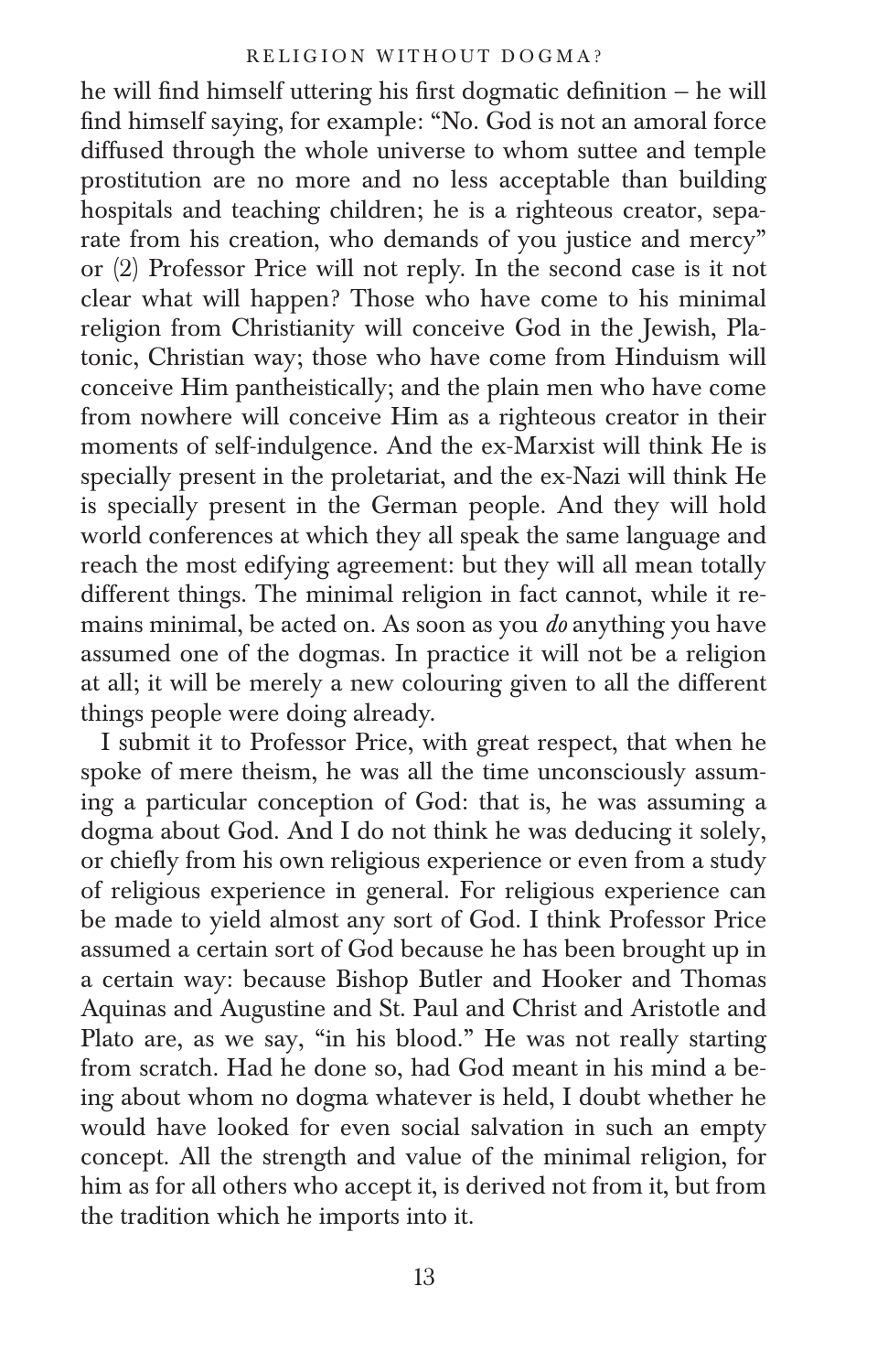The minimal religion will, in my opinion, leave us all doing what we were doing before. Now it, in itself, will not be an objection from Professor Price's point of view. He was not working for unity, but for some spiritual dynamism to see us through the black night of civilization. If psychical research has the effect of enabling people to continue, or to return to, all the diverse religions which naturalism has threatened, and if they can thus get power and hope and discipline, he will, I fancy, be content. But the trouble is that if this minimal religion leaves Buddhists still Buddhists, and Nazis still Nazis, then it will, I believe, leave us — as Western, mechanized, democratic, secularized men — exactly where we were. In what way will a belief in the immortality vouched for by psychical research, and in an unknown God, restore to us the virtue and energy of our ancestors? It seems to me that both beliefs, unless reinforced by something else, will be to modern man very shadowy and inoperative. If indeed we knew that God were righteous, that He had purposes for us, that He was the leader in a cosmic battle and that some real issue hung on our conduct in the field, then it would be something to the purpose. Or if, again, the utterances which purport to come from the other world ever had the accent which really suggests another world, ever spoke (as even the inferior actual religions do) with the voice before which our mortal nature trembles with awe or joy, then that also would be to the purpose. But the god of minimal theism remains powerless to excite either fear or love: can be given power to do so only from those traditional resources to which, in Professor Price's conception, science will never permit our return. As for the utterances of the mediums... I do not wish to be offensive. But will even the most convinced spiritualist claim that one sentence from that source has ever taken its place among the golden sayings of mankind, has ever approached (much less equaled) in power to elevate, strengthen or correct even the second rank of such sayings? Will anyone deny that the vast majority of spirit messages sink pitiably below the best that has been thought and said even in this world? — that in most of them we find a banality and provincialism, a paradoxical union of the prim with the enthusiastic, of flatness and gush, which would suggest that the souls of the moderately respectable are in the keeping of Annie Besant<sup>26</sup> and

<sup>26 -</sup> Annie Besant (1847-1933) was an ardent supporter of Liberal causes and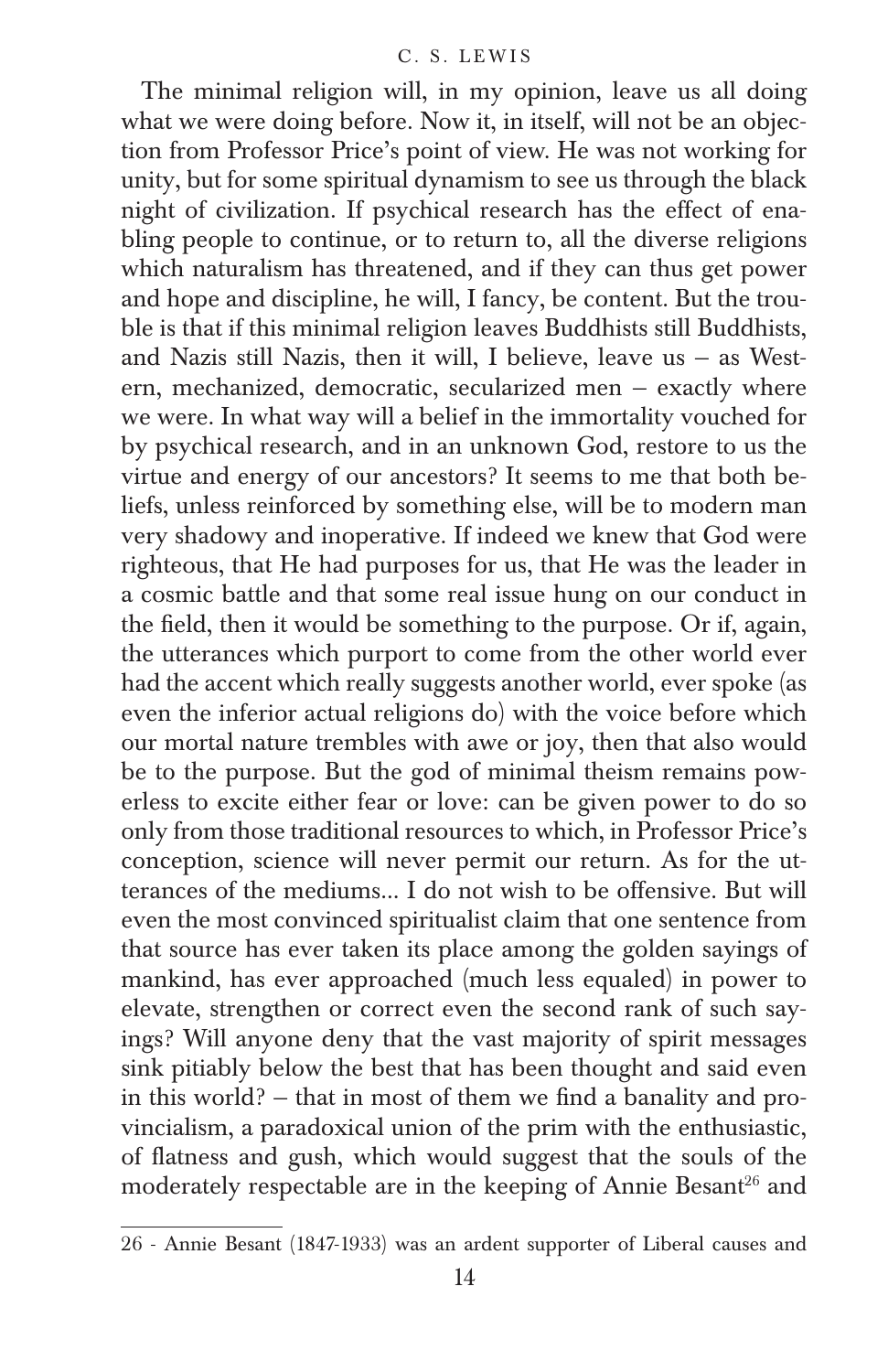Martin Tupper<sup>27</sup>?

I am not arguing from the vulgarity of the messages that their claim to come from the dead is false. If I did the spiritualist would reply that this quality is due to imperfections in the medium of communication. Let it be so. We are not here discussing the truth of spiritualism, but its power to become the starting point of a religion. And for that purpose I submit that the poverty of its contents disqualifies it. A minimal religion compounded of spirit messages and bare theism has no power to touch any of the deepest chords in our nature, or to evoke any response which will raise us even to a higher secular level — let alone to the spiritual life. The god of whom no dogmas are believed is a mere shadow. He will not produce that fear of the Lord in which wisdom begins, and therefore, will not produce that love in which it is consummated. The immortality which the messages suggest can produce in mediocre spirits only a vague comfort for our unredeemedly personal hankerings, a shadowy sequel to the story of this world in which all comes right (but right in how pitiable a sense!), while the more spiritual will feel that it has added a new horror to death — the horror of mere endless succession, of indefinite imprisonment in that which binds us all, *das Gemeine*. <sup>28</sup> There is in this minimal religion nothing that can convince, convert, or (in the higher sense) console; nothing, therefore, which can restore vitality to our civilization. It is not costly enough. It can never be a controller or even a rival to our natural sloth and greed. A flag, a song, an old school tie, is stronger than it; much more, the pagan religions. Rather than pin my hopes on it I would almost listen again to the drumbeat in my blood (for the blood is at least in some sense the life) and join in the song of the Mænads $29$ :

became a member of the Theosophical Society in 1889.

<sup>27 -</sup> Martin Tupper (1810-89) is probably best known for his *Proverbial Philosophy* — commonplace maxims and reflections couched in a rhythmical form.

<sup>28 -</sup> Johann Wolfgang Goethe, *Epilog zu Schillers Glocke*, 1. 32. 'das Gemeine' means something like 'that which dominates us all".

<sup>29 -</sup> Editor's note/Arend Smilde: A maenad or bacchante was a female participant in the orgiastic rites of the Greek god Dionysus (Bacchus to the Romans). Euripides (480?-406 B.C.) was one of the great ancient Greek tragic playwrights. Lewis is quoting from the first stanza of the Bacchae's first chorus. He had been reading the play as early as his public-school days in Malvern, and went to Gilbert Murray's lectures on the subject in the first month of his regular studies in Oxford, January 1919 (cf. *Collected*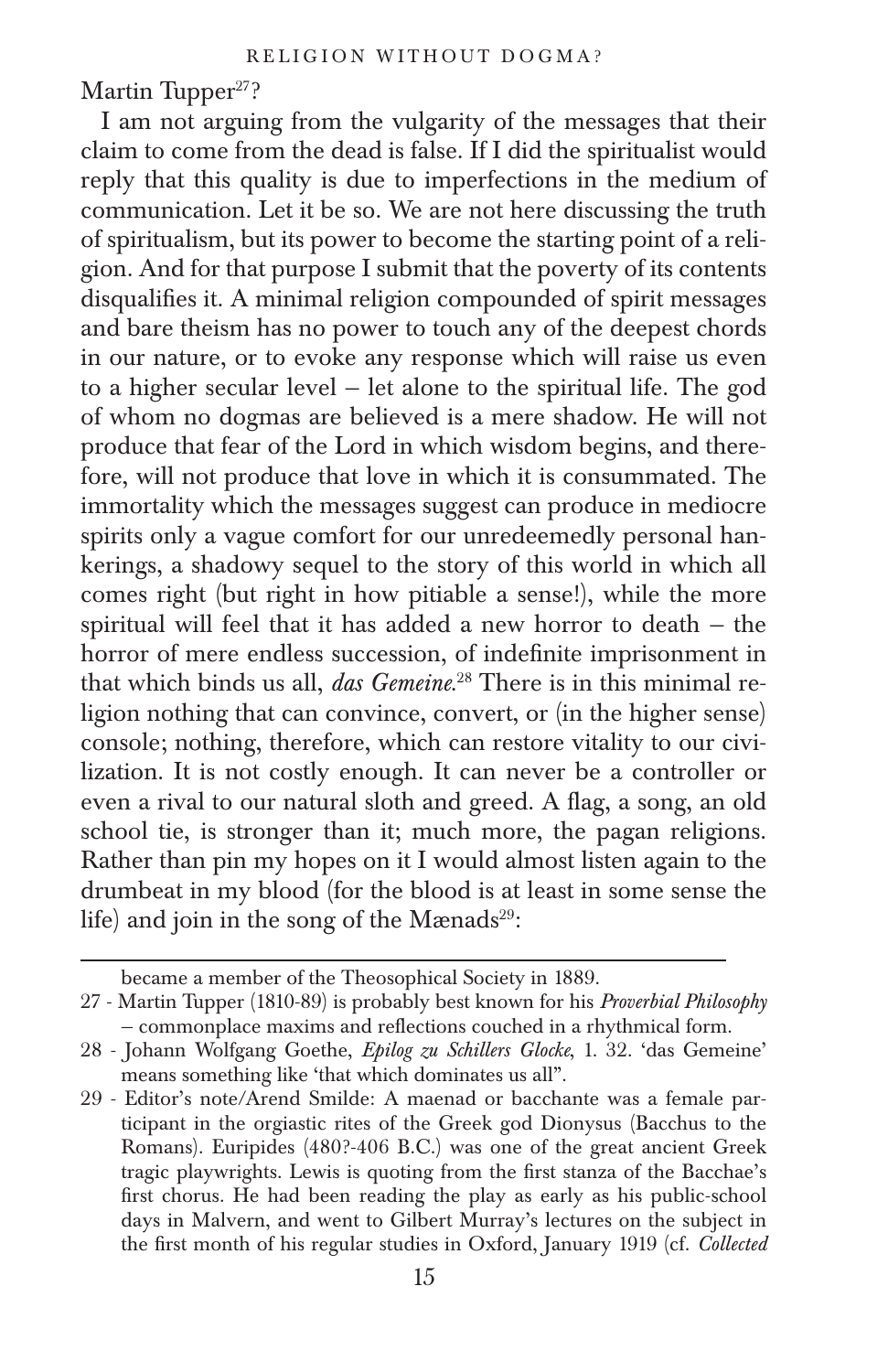"Happy they whom the Daimons Have befriended, who have entered The divine orgies, making holy Their life-days, till the dance throbs In their heart-beats, while they romp with Dionysus on the mountains…30

Yes, almost; almost I'd sooner be a pagan suckled in a creed outworn.

Almost, but not, of course, quite. If one is forced to such an alternative, it is perhaps better to starve in a wholly secularized and meaningless universe than to recall the obscenities and cruelties of paganism.

They attract because they are a distortion of the truth, and therefore, retain some of its flavour. But with this remark I have passed into our second question. I shall not be expected at the end of this paper to begin an apologetic for the truth of Christianity. I will only say something which in one form or another I have said perhaps too often already. If there is no God, then we have no interest in the minimal religion or any other. We will not make a lie even to save civilization. But if there is, then it is so probable as to be almost axiomatic that the initiative lies wholly on His side. If He can be known it will be by self-revelation on His part, not by speculation on ours. We, therefore, look for Him where it is claimed that He has revealed Himself by miracle, by inspired teachers, by enjoined ritual. The traditions conflict, yet the longer and more sympathetically we study them the more we become aware of a common element in many of them: the theme of sacrifice, of mystical communion through the shed blood, of death and rebirth, of redemption, is too clear to escape notice. We are fully entitled to use moral and intellectual criticism. What we are not, in my opinion, entitled to do is simply to abstract the ethical element and set that up as a religion on its own. Rather in that tradition which is at once more completely ethical and most transcends mere ethics — in which the old themes of the sacrifice and rebirth recur in a form which transcends, though there it no longer revolts, our conscience and our reason — we may still most

*Letters* I, p. 426).

<sup>30 -</sup> Euripides, *Bacchæ*, 1. 74.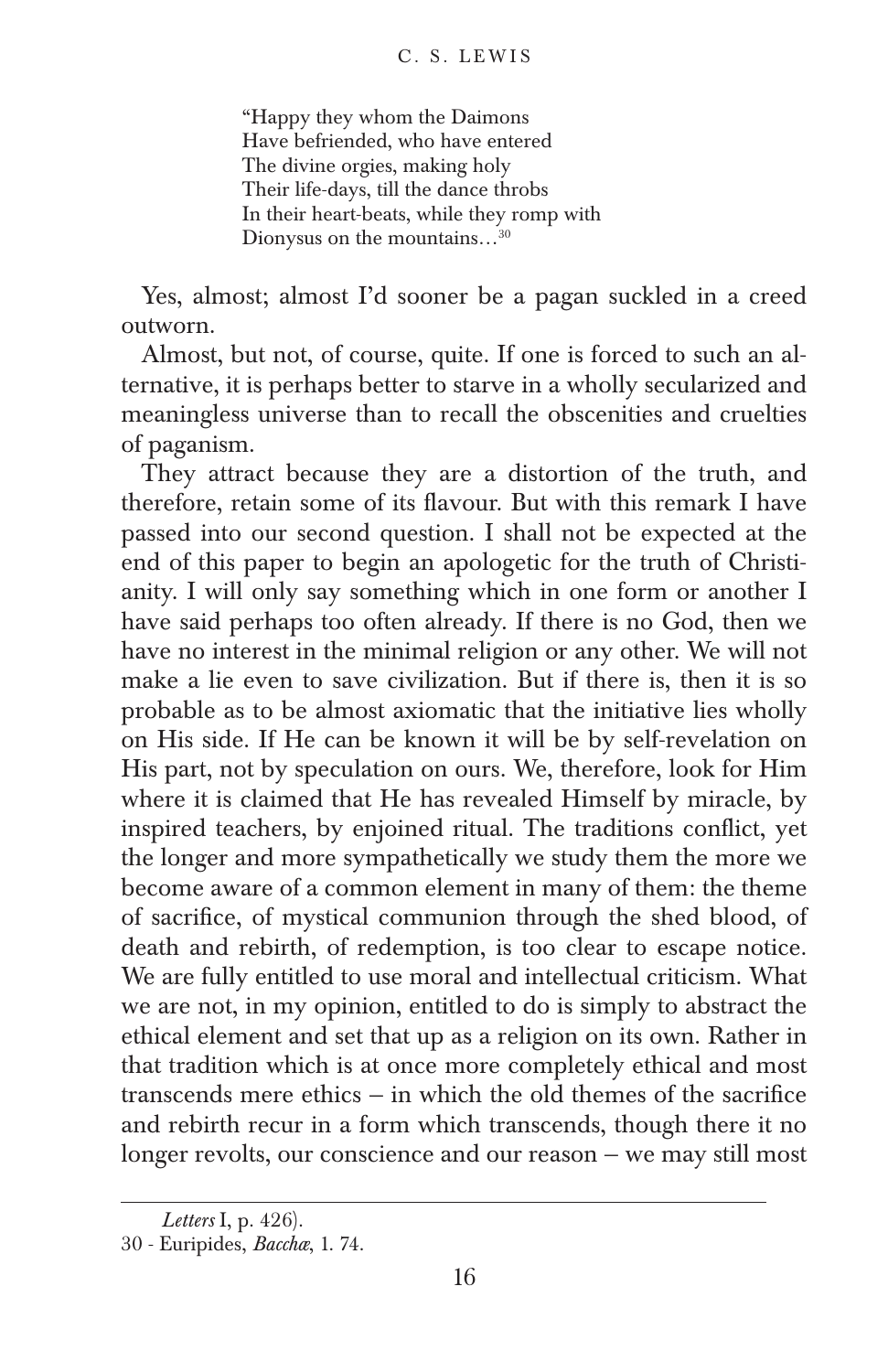reasonably believe that we have the consummation of all religion, the fullest message from the wholly other, the living creator, who, if He is at all, must be the God not only of the philosophers, but of mystics and savages, not only of the head and heart, but also of the primitive emotions and the spiritual heights beyond all emotion. We may still reasonably attach ourselves to the church, to the only concrete organization which has preserved down to this present time the core of all the messages, pagan and perhaps pre-pagan, that have ever come from beyond the world, and begin to practice the only religion which rests not upon some selection of certain supposedly "higher" elements in our nature, but on the shattering and rebuilding, the death and rebirth, of that nature in every part; neither Greek nor Jew nor barbarian, but a new creation.

[NOTE: The debate between Lewis and Professor Price did not end here. In *The Socratic Digest*, No. 4 [1948], there follows a "Reply" to Lewis's "Religion Without Dogma?" by Professor Price (pp. 94-102). Then, at a meeting of the I Socratic Club on February 2, 1948, Miss G. E. M. Anscombe read a paper entitled "A Reply to Mr. C. S. Lewis's Argument that 'Naturalism is Self-Refuting,'" afterwards published in the same issue of the Digest (pp. 7-15) as Professor Price's "Reply." Miss Anscombe criticized the argument found on pp. 92-95 of the paper printed above as well as chapter III, "The Self-Contradiction of the Naturalist," of Lewis's book *Miracles* (London, 1947). The two short pieces that follow are (A) the Socratic minute-book account of Lewis's reply to Miss Anscombe and (B) a reply written by Lewis himself — both reprinted from the same issue of the *Digest* mentioned above (pp. 15-16). Aware that the third chapter of his Miracles was ambiguous, Lewis revised this chapter for the Fontana (1960) issue of *Miracles* in which chapter III is retitled "The Cardinal Difficulty of Naturalism."]

#### A

In his reply Mr. C. S. Lewis agreed that the words "cause" and "ground" were far from synonymous but said that the recognition of a ground could be the cause of assent, and that assent was only rational when such was its cause. He denied that such words as "recognition" and "perception" could be properly used of a mental act among whose causes the thing perceived or recognized was not one.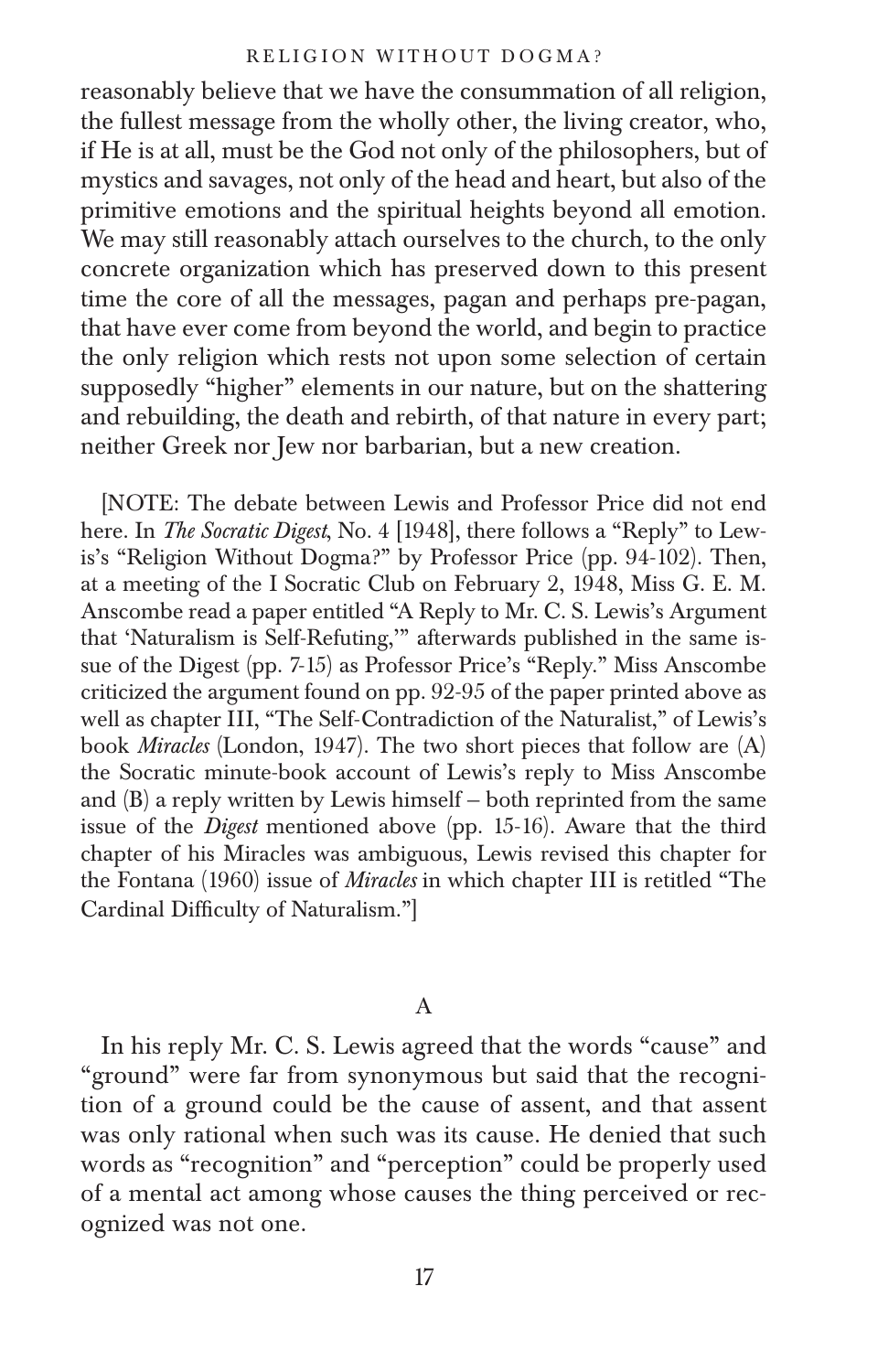Miss Anscombe said that Mr. Lewis had misunderstood her and thus the first part of the discussion was confined to the two speakers who attempted to clarify their positions and their differences. Miss Anscombe said that Mr. Lewis was still not distinguishing between "having reasons" and "having reasoned" in the causal sense. Mr. Lewis understood the speaker to be making a tetrachotomy thus: (1) logical reasons;  $(2)$  having reasons (i.e. psychological); (3) historical causes; (4) scientific causes or observed regularities. The main point in his reply was that an observed regularity was only the symptom of a cause, and not the cause itself, and in reply to an interruption by the secretary he referred to his notion of cause as "magical." An open discussion followed, in which some members tried to show Miss Anscombe that there was a connection between ground and cause, while others contended against the president [Lewis] that the test for the validity of reason could never in any event be such a thing as the state of the bloodstream. The president finally admitted that the word "valid" was an unfortunate one. From the discussion in general it appeared that Mr. Lewis would have to turn his argument into a rigorous analytic one, if his notion of "validity" as the effect of causes were to stand the test of all the questions put to him.

#### B

I admit that valid was a bad word for what I meant; *verdical* (or *verific* or *veriferous*) would have been better. I also admit that the cause and effect relation between events and the ground and consequent relation between propositions are distinct. Since English uses the word because of both, let us here use because CE for the cause-and-effect relation ("This doll always falls on its feet because CE its feet are weighted") and *Because* GC for the ground and consequent relation ("A equals C *because* GC they both equal B"). But the sharper this distinction becomes the more my difficulty increases. If an argument is to be verific the conclusion must be related to the premises as consequent to ground, i.e. the conclusion is there because GC certain other propositions are true. On the other hand, our thinking the conclusion is an event and must be related to previous events as effect to cause, i.e. this act of thinking must occur because CE previous events have oc-